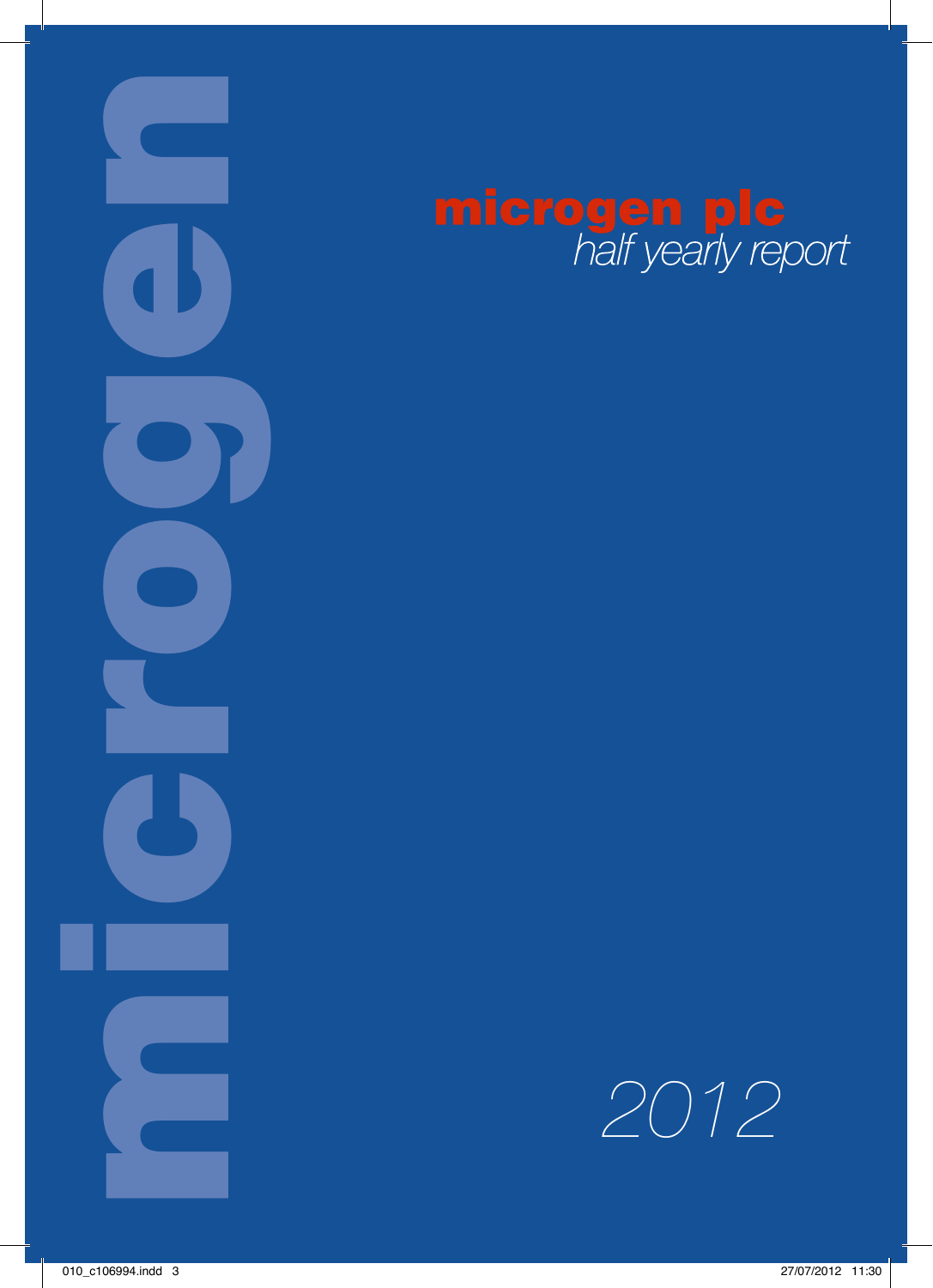# *Highlights*

Microgen, the software and services provider to the global financial services, digital media and commercial sectors, reports unaudited results for the six months ended 30 June 2012.

#### **Highlights**

- The Board is pleased to report a very satisfactory performance in difficult market conditions with results in line with first half market expectations. Current economic climate is impacting consultancy deployment and extending new business sales cycles
- Revenue of £17.0 million (H1, 2011: £19.0 million) with underlying growth in higher margin recurring revenue
- $\bullet$  Operating profit of £4.4 million (H1, 2011: £4.5 million) demonstrates resilience of the Group's business model
- **.** Microgen Aptitude Version 4 launched including 3D Navigator
- $\bullet$  Basic EPS 4.2 pence (H1, 2011: 4.2 pence)
- Strong balance sheet with net funds at 30 June 2012 of £27.1 million (H1, 2011: £25.2 million) after returning £6.8 million of cash to shareholders in the last twelve months
- Interim dividend of 1.1 pence per share (2011: 1.1 pence per share)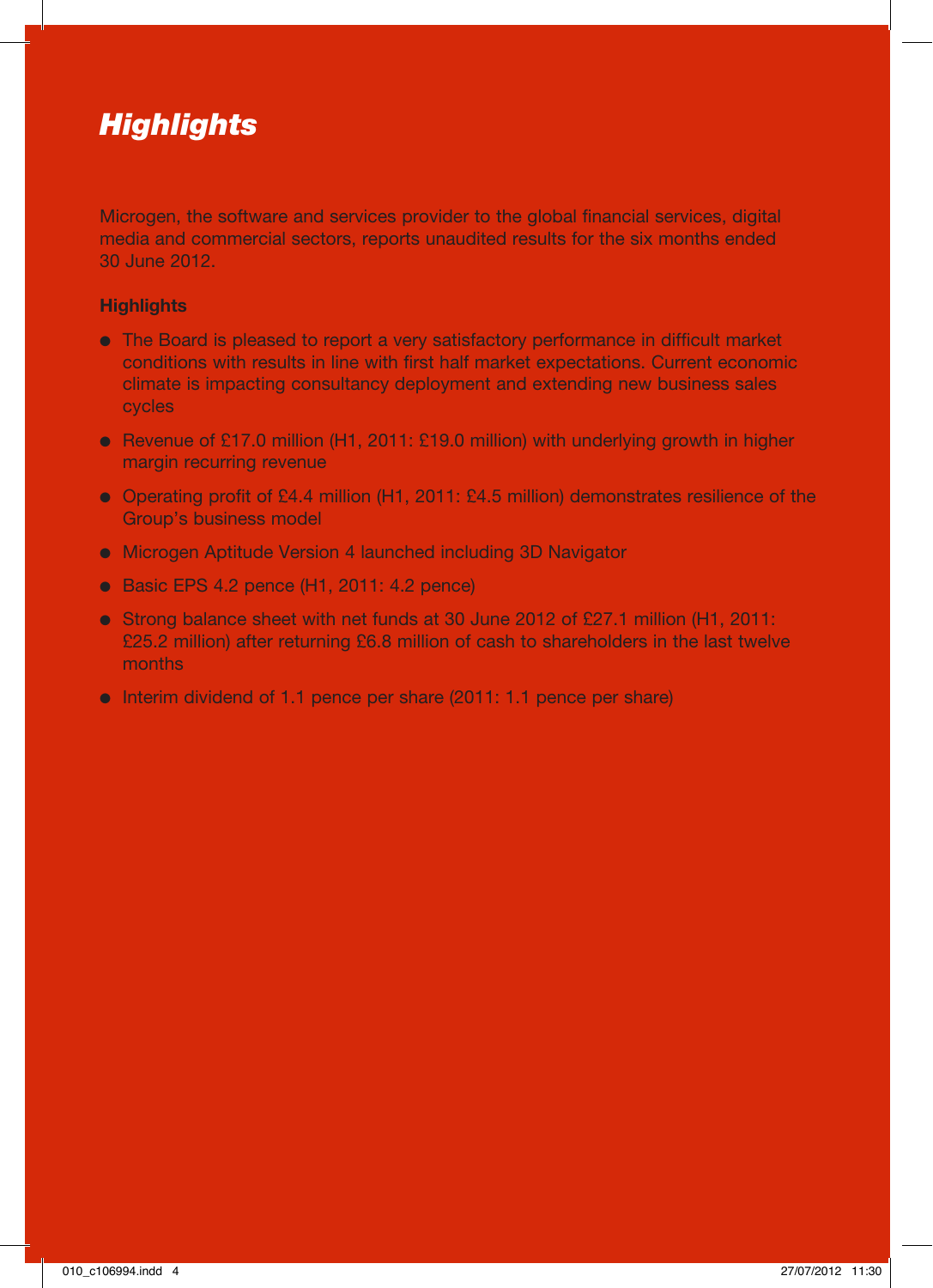Microgen reports revenue and profits in line with market expectations for the six months ended 30 June 2012. The macro-economic environment continues to be challenging, particularly in the banking sector, resulting in the deferment of purchasing decisions. Microgen's high performance technology, particularly Microgen Aptitude and Microgen Accounting Hub, continue to be recognised for their market leading capability but converting preferred supplier status into contracted business is protracted. Despite the current climate, Microgen has delivered a very satisfactory performance.

#### *Group Financial Performance*

In the six months ended 30 June 2012, Group revenue was £17.0 million (H1, 2011: £19.0 million) with operating profit of £4.4 million (H1, 2011: £4.5 million). Basic earnings per share for the six months ended 30 June 2012 was 4.2 pence (H1, 2011: 4.2 pence). The Board has continued to determine that all internal research and development costs incurred in the period are expensed.

Cash generated from operations in the six months ended 30 June 2012 was £2.9 million (H1, 2011: £4.4 million) following strong cash collections at the year end and seasonal payments in the first half of 2012. The Group continues to have a strong balance sheet with net funds of £27.1 million at 30 June 2012 (30 June 2011: £25.2 million) after returning £6.8 million to shareholders in the last twelve months via ordinary and special dividends.

The interim dividend is maintained at 1.1 pence per share (2011: 1.1 pence per share). The dividend will be paid on 24 August 2012 to shareholders on the register as at 3 August 2012.

#### *Microgen Aptitude Solutions Division ("MASD")*

MASD provides enterprise level application products and solutions to some of the world's largest financial institutions and digital media organisations, where the customers require very high speed processing of large volumes of complex, businessevent driven transactions.

MASD revenue was £9.0 million (H1, 2011: £10.8 million) of which approximately 40% is now recurring (H1, 2011: 25%). MASD operating profit was £1.8 million (H1, 2011 : £2.0 million), representing an operating margin of 19.5% (H1, 2011: 19.0%).

During the first six months of the year a number of client licences have been extended as their use of Microgen's software has increased, in either functional, geographic or transaction volume terms. This has contributed to the 33% increase in the division's recurring revenue to £3.6 million (H1, 2011: £2.7 million). Nevertheless, as noted at the time of the final results for 2011, budgetary pressures pursuant to the current economic climate have led to reductions in the number of consultants deployed on projects. In addition, whilst Microgen Aptitude and Microgen Accounting Hub have been selected as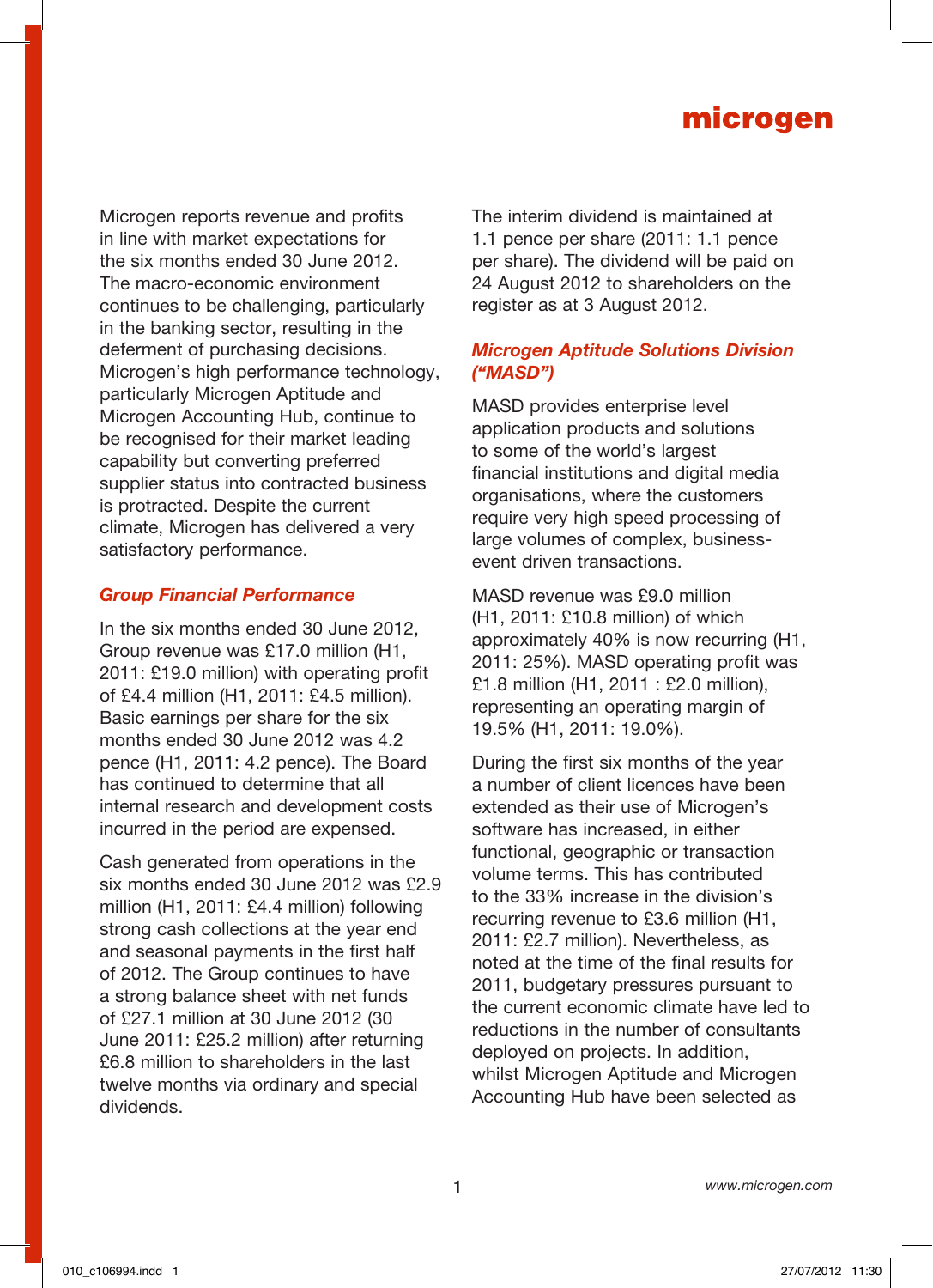

the preferred vendor solution in a number of new business sales opportunities, it is apparent that the final sales stages are extending and as such the Board's expectations for 2012 are dependent upon a number of sales opportunities closing in the second half of the year.

MASD has continued to invest in Microgen Aptitude and recently announced the results of performance tests at a third party test facility which demonstrated that Microgen Aptitude, the Enterprise Application Platform, has achieved 7 billion transactions per hour performing in-memory processing. Further tests, involving database to database processing, resulted in Microgen Aptitude achieving over 800 million transactions per hour. This performance confirms Microgen Aptitude's leadership in delivering the high transaction-processing performance required in addressing the challenges of "Big Data". Furthermore, at the end of June, Version 4 of Microgen Aptitude was launched together with a new 3D Navigator module. This new module, together with the additional functionality provided within Version 4 of Microgen Aptitude, further strengthen the product's market leading combination of functionality and transaction-processing performance.

#### *Financial Systems Division ("FSD")*

The Microgen Financial Systems Division operates in more mature sectors of the financial services software market. FSD combines proven, established applications with domain knowledge and expertise to deliver back office processing software and solutions in the Wealth Management, Banking and Asset Management sectors.

Reflecting the market maturity, revenue in FSD for the period ended 30 June 2012 was £8.0 million (H1, 2011: £8.3 million) of which 80% is recurring revenue. As a result of the Division's significant levels of high margin recurring revenue, FSD has maintained high operating margins at 50% (H1, 2011: 46%).

Whilst the Division continues to review the viability of a number of its smaller product categories, the Group's strong balance sheet affords the Division the capability to evaluate add-on acquisitions in financial back office processing to complement its current market offerings, should appropriate opportunities arise.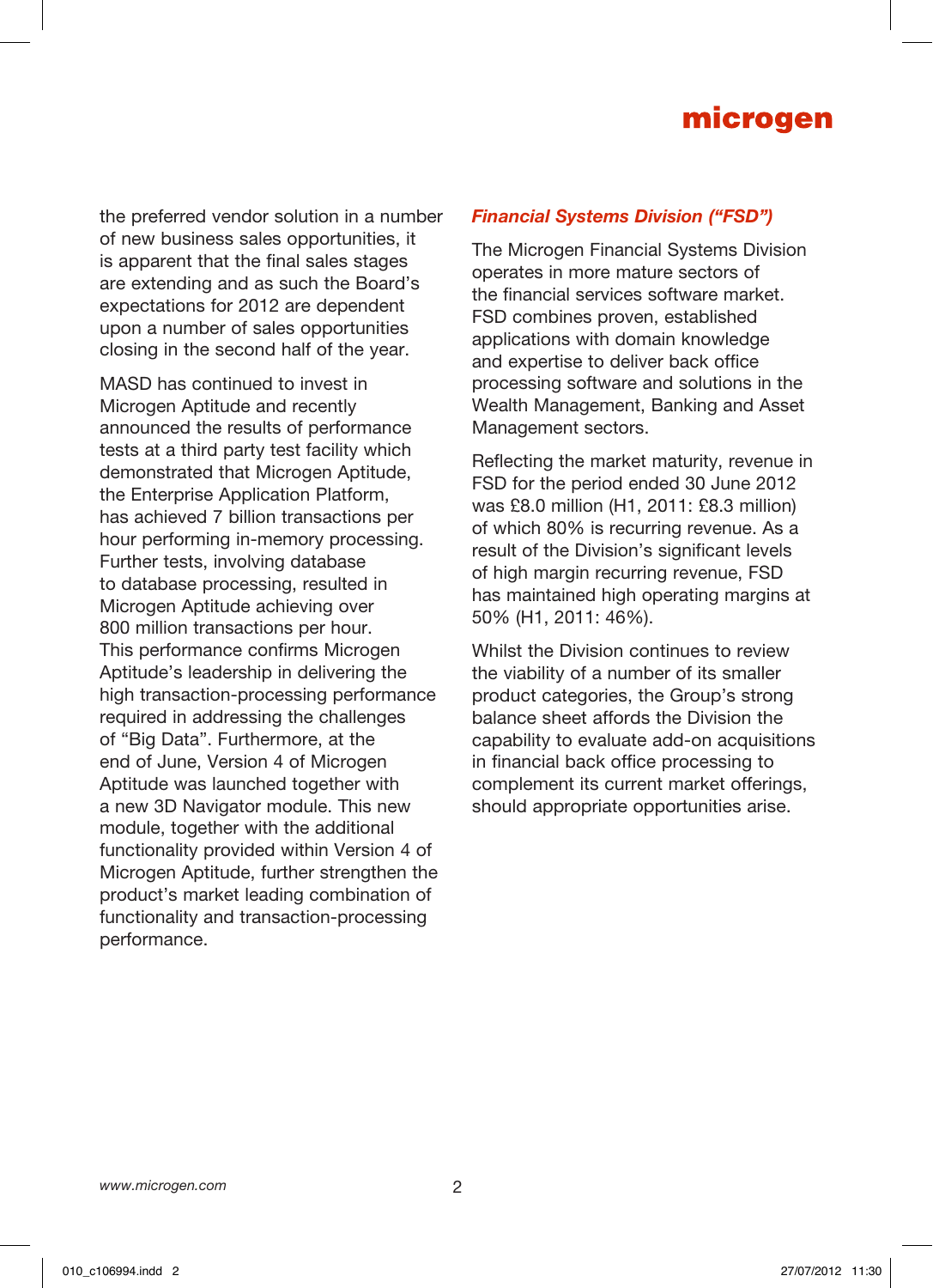#### *Statement on Principal Risks and Uncertainties*

Pursuant to the requirements of the Disclosure and Transparency Rules the Group provides the following information on its principal risks and uncertainties. The Group considers strategic, operational and financial risks and identifies actions to mitigate those risks. These risk profiles are updated at least annually. The principal risks and uncertainties detailed within the Group's 2011 Annual Report remain applicable for the final six months of the financial year. The Group's 2011 Annual Report is available from the Microgen website : www.microgen.com.

Related party transactions during the period are disclosed in Note 14.

#### *Prospects*

The selection of Microgen Aptitude and Microgen Accounting Hub as the preferred vendor solution in a number of sales opportunities demonstrates the market leading capability of Microgen's technology. New business sales cycles have, however, been extended due to the effects of the macro-economic environment, particularly within the financial services sector to which Microgen has a material exposure. Whilst the Board's expectations for 2012 are dependent upon a number of sales opportunities closing in the second half of the year the Group's strong balance sheet, high level of recurring revenue and conservative operational approach provides resilience against the full effects of the market conditions.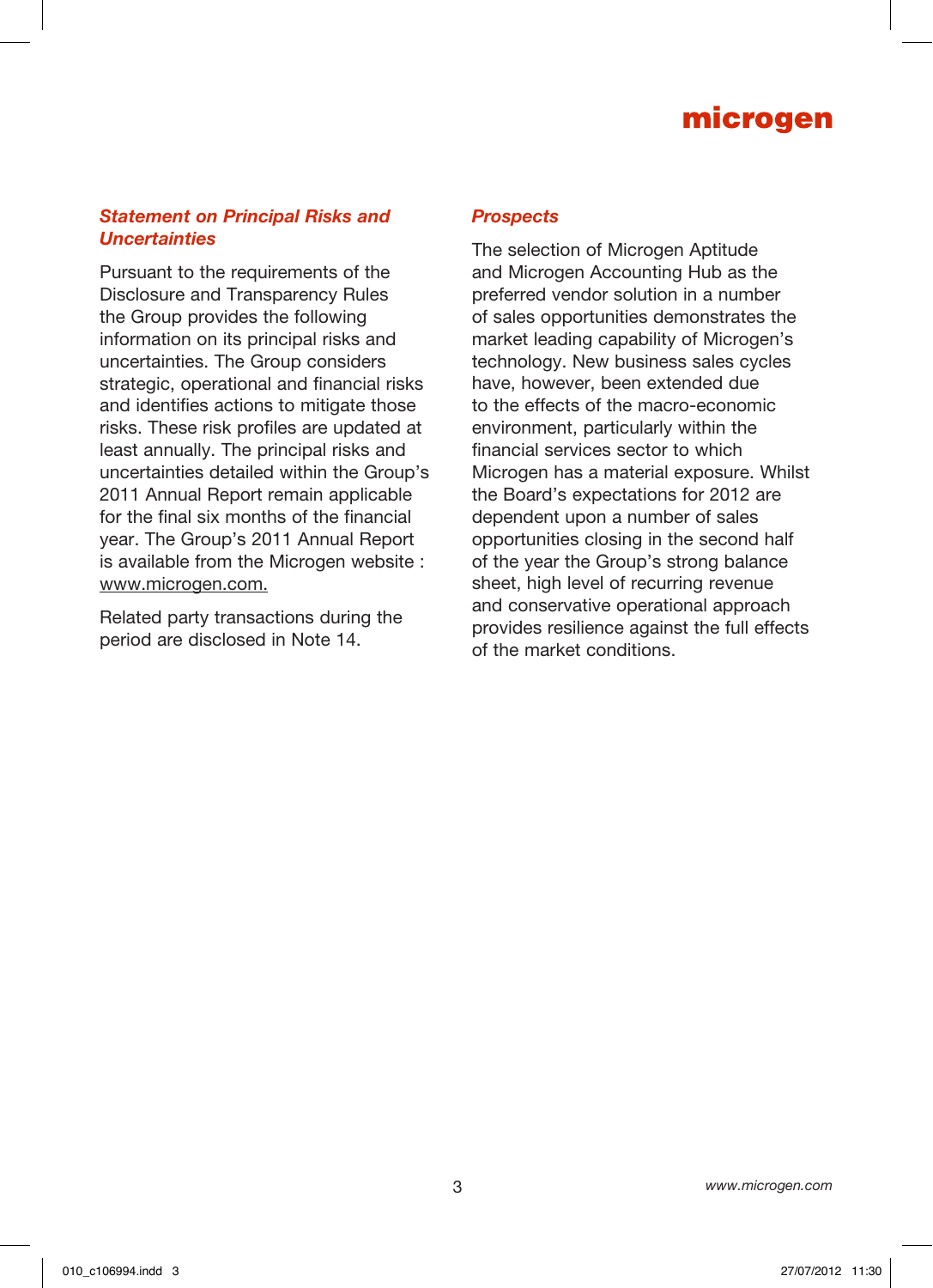| ١<br>ś |            |
|--------|------------|
| ¢      |            |
| j      | +2+222+2+1 |
|        |            |

# Statement

For the six months ended 30 June 2012 *For the six months ended 30 June 2012*

|                             |      |                                             | Unaudited six months ended 30 Jun 2012 Unaudited six months ended 30 Jun 2011 |                         |                                      |                            |                                                      |                                      | Audited year ended 31 Dec 2011 |                         |
|-----------------------------|------|---------------------------------------------|-------------------------------------------------------------------------------|-------------------------|--------------------------------------|----------------------------|------------------------------------------------------|--------------------------------------|--------------------------------|-------------------------|
|                             | Note | amortisation<br>intangible<br><b>Before</b> | amortisation<br>Intangible                                                    | Total                   | intangible<br>amortisation<br>Before | Intangible<br>amortisation | Total                                                | intangible<br>Before<br>amortisation | Intangible<br>amortisation     | Total                   |
|                             |      | £000                                        | £000                                                                          | £000                    | £000                                 | <b>EOOO</b>                | <b>EOOO</b>                                          | <b>£000</b>                          | <b>EOOO</b>                    | <b>£000</b>             |
| Revenue                     | 5    | 17,049                                      |                                                                               | 17,049                  | 19,014                               |                            | 19,014                                               | 38,776                               |                                | 38,776                  |
| Operating costs             |      | (12, 614)                                   | (59)                                                                          | (12, 673)               | (14, 438)                            | (58)                       | (14, 496)                                            | (29, 177)                            | (117)                          | (29, 294)               |
| Operating profit            | 5    | 4,435                                       | (59)                                                                          | 4,376                   | 4,576                                | (58)                       | 4,518                                                | 9,599                                | (117)                          | 9,482                   |
| Finance income              |      | $\frac{2}{9}$                               |                                                                               | $\overline{6}$          | 56                                   |                            | $\overline{6}$                                       | 258                                  |                                | 258                     |
| Finance costs               |      |                                             |                                                                               |                         | $\left( \frac{1}{2} \right)$         |                            | $\left( \begin{matrix} 40 \\ 4 \end{matrix} \right)$ | (142)                                |                                | (142)                   |
| Profit before income tax    |      | 4,532                                       | (59)                                                                          | 4,473                   | 4,633                                | (58)                       | 4,575                                                | 9,715                                | (117)                          | 9,598                   |
| Income tax expense          | ဖ    |                                             |                                                                               |                         |                                      |                            |                                                      |                                      |                                |                         |
| Profit for the period       |      |                                             |                                                                               | $\frac{(1,074)}{3,399}$ |                                      |                            | $\frac{(1,144)}{3,431}$                              |                                      |                                | $\frac{(2,348)}{7,250}$ |
| Earnings per share          |      |                                             |                                                                               |                         |                                      |                            |                                                      |                                      |                                |                         |
| Basic                       |      |                                             |                                                                               | $4.\overline{2}p$       |                                      |                            | 4.2p                                                 |                                      |                                | 8.9p                    |
| Diluted                     | N    |                                             |                                                                               | 4.1p                    |                                      |                            | 4.0p                                                 |                                      |                                | 8.7p                    |
|                             |      |                                             |                                                                               |                         |                                      |                            |                                                      |                                      |                                |                         |
| <b>Dividends</b>            |      |                                             | share<br>pence per                                                            | £000                    |                                      | share<br>pence per         | £000                                                 |                                      | share<br>pence per             | <b>£000</b>             |
| Paid dividend per share     | တ    |                                             | 2.2p                                                                          | 1,794                   |                                      | 2.1p                       | 1,701                                                |                                      | 3.2p                           | 2,575                   |
| Proposed dividend per share | တ    |                                             | 1.1p                                                                          | 898                     |                                      | 1.1p                       | 892                                                  |                                      | 2.2p                           | 1,794                   |
| Special Dividend            |      |                                             |                                                                               |                         |                                      |                            |                                                      |                                      |                                |                         |
| Paid dividend per share     |      |                                             |                                                                               | п                       |                                      |                            |                                                      |                                      | 5.0p                           | 4,070                   |

All results derive from continuing operations. All results derive from continuing operations.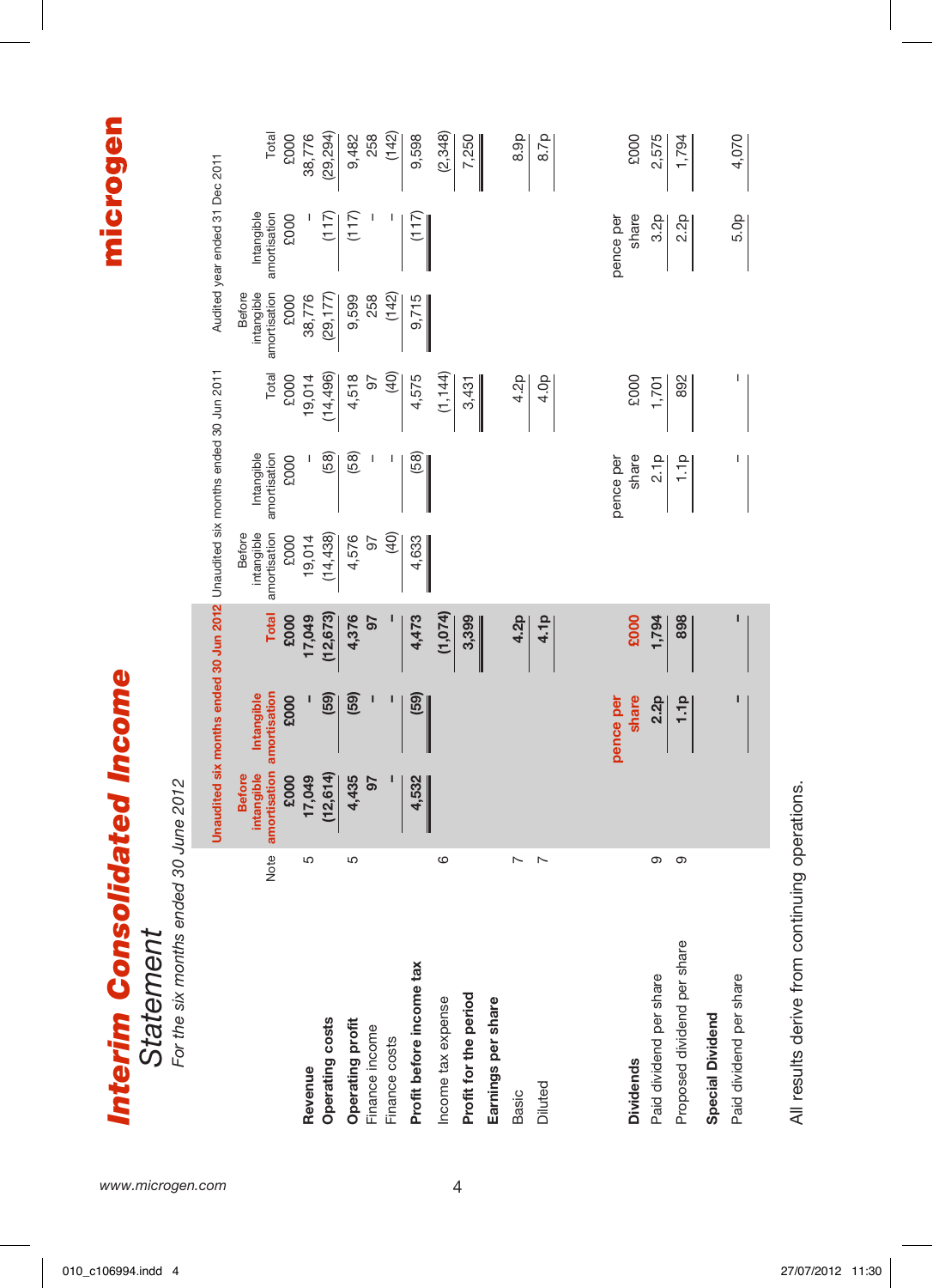# *Interim Consolidated Statement*

# microgen

# *Of Comprehensive Income*

*For the six months ended 30 June 2012*

|                                                | <b>Unaudited</b><br>six months<br>ended | Unaudited<br>six months<br>ended | Audited<br>year<br>ended |
|------------------------------------------------|-----------------------------------------|----------------------------------|--------------------------|
|                                                | 30 Jun 2012                             | 30 Jun 2011                      | 31 Dec 2011              |
|                                                | £000                                    | £000                             | £000                     |
| <b>Profit for the period</b>                   | 3,399                                   | 3,431                            | 7,250                    |
| Other comprehensive income                     |                                         |                                  |                          |
| Cash flow hedges, net of tax                   | 198                                     | 70                               | (367)                    |
| Currency translation difference                | (21)                                    | 41                               | (142)                    |
| Other comprehensive income for the period, net |                                         |                                  |                          |
| of tax                                         | 177                                     | 111                              | (509)                    |
| Total comprehensive income for the period      | 3,576                                   | 3,542                            | 6,741                    |
|                                                |                                         |                                  |                          |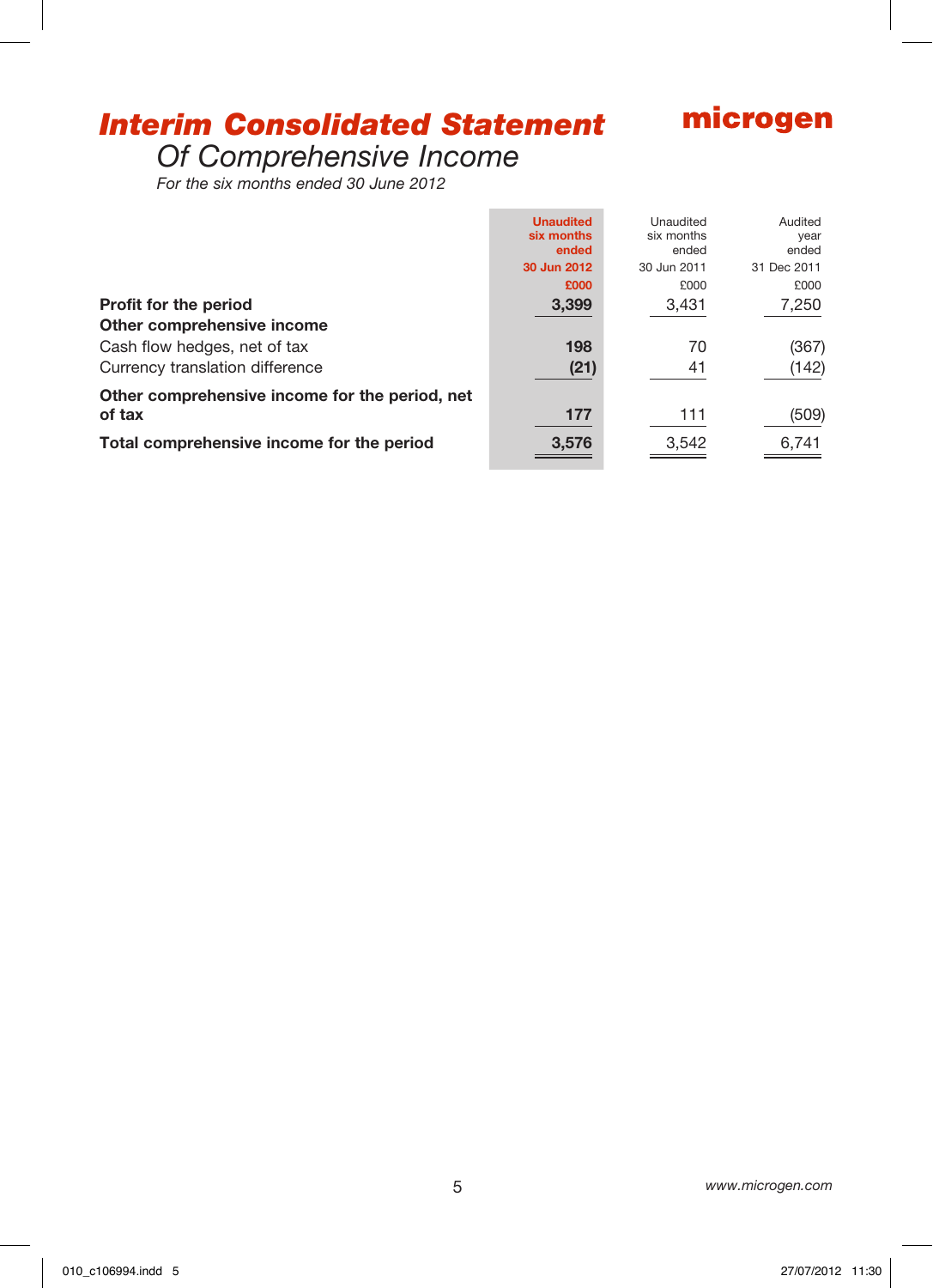# *Interim Consolidated*

# microgen

*Balance Sheet As at 30 June 2012*

|                                                                                | Note | <b>Unaudited</b><br>as at | Unaudited<br>as at<br>30 Jun 2011 | Audited<br>as at    |
|--------------------------------------------------------------------------------|------|---------------------------|-----------------------------------|---------------------|
| <b>ASSETS</b>                                                                  |      | 30 Jun 2012<br>£000       | £000                              | 31 Dec 2011<br>£000 |
| <b>Non-current assets</b>                                                      |      |                           |                                   |                     |
| Property, plant and equipment                                                  | 10   | 5,451                     | 5,512                             | 5,521               |
| Goodwill                                                                       |      | 41,774                    | 41,774                            | 41,774              |
| Intangible assets<br>Deferred income tax asset                                 | 10   | 59<br>1,311               | 177<br>1,384                      | 118<br>1,324        |
|                                                                                |      | 48,595                    | 48,847                            | 48,737              |
| <b>Current assets</b>                                                          |      |                           |                                   |                     |
| Trade and other receivables<br>Financial assets – derivative financial         |      | 4,975                     | 6,461                             | 5,611               |
| instruments                                                                    |      |                           | 56                                |                     |
| Cash and cash equivalents                                                      |      | 27,125                    | 26,866                            | 26,971              |
|                                                                                |      | 32,100                    | 33,383                            | 32,582              |
| <b>Total assets</b>                                                            |      | 80,695                    | 82,230                            | 81,319              |
| <b>LIABILITIES</b>                                                             |      |                           |                                   |                     |
| <b>Current liabilities</b>                                                     |      |                           |                                   |                     |
| <b>Financial liabilities</b><br>- borrowings associated with property          | 11   |                           | (370)                             |                     |
| - derivative financial instruments                                             |      | (156)                     | (40)                              | (353)               |
| Trade and other payables                                                       |      | (17, 441)                 | (18, 330)                         | (19,981)            |
| Current income tax liabilities<br>Provisions for other liabilities and charges | 12   | (1,015)<br>(107)          | (842)                             | (768)<br>(107)      |
|                                                                                |      |                           |                                   |                     |
|                                                                                |      | (18, 719)                 | (19, 582)                         | (21, 209)           |
| <b>Net current assets</b>                                                      |      | 13,381                    | 13,801                            | 11,373              |
| <b>Non-current liabilities</b>                                                 |      |                           |                                   |                     |
| <b>Financial liabilities</b><br>- borrowings associated with property          | 11   |                           | (1, 297)                          |                     |
| Provisions for other liabilities and charges                                   | 12   | (134)                     | (151)                             | (135)               |
|                                                                                |      | (134)                     | (1, 448)                          | (135)               |
|                                                                                |      |                           |                                   |                     |
| <b>NET ASSETS</b>                                                              |      | 61,842                    | 61,200                            | 59,975              |
| <b>SHAREHOLDERS' EQUITY</b>                                                    |      |                           |                                   |                     |
| Share capital                                                                  | 13   | 4,083                     | 4,055                             | 4,069               |
| Share premium account                                                          | 13   | 11,876                    | 11,693                            | 11,842              |
| Capital redemption reserve<br>Other reserves                                   |      | 1,146<br>36,817           | 1,146<br>37,136                   | 1,146<br>36,619     |
| Retained earnings                                                              |      | 7,920                     | 7,170                             | 6,299               |
| <b>TOTAL EQUITY</b>                                                            |      |                           |                                   |                     |
|                                                                                |      | 61,842                    | 61,200                            | 59,975              |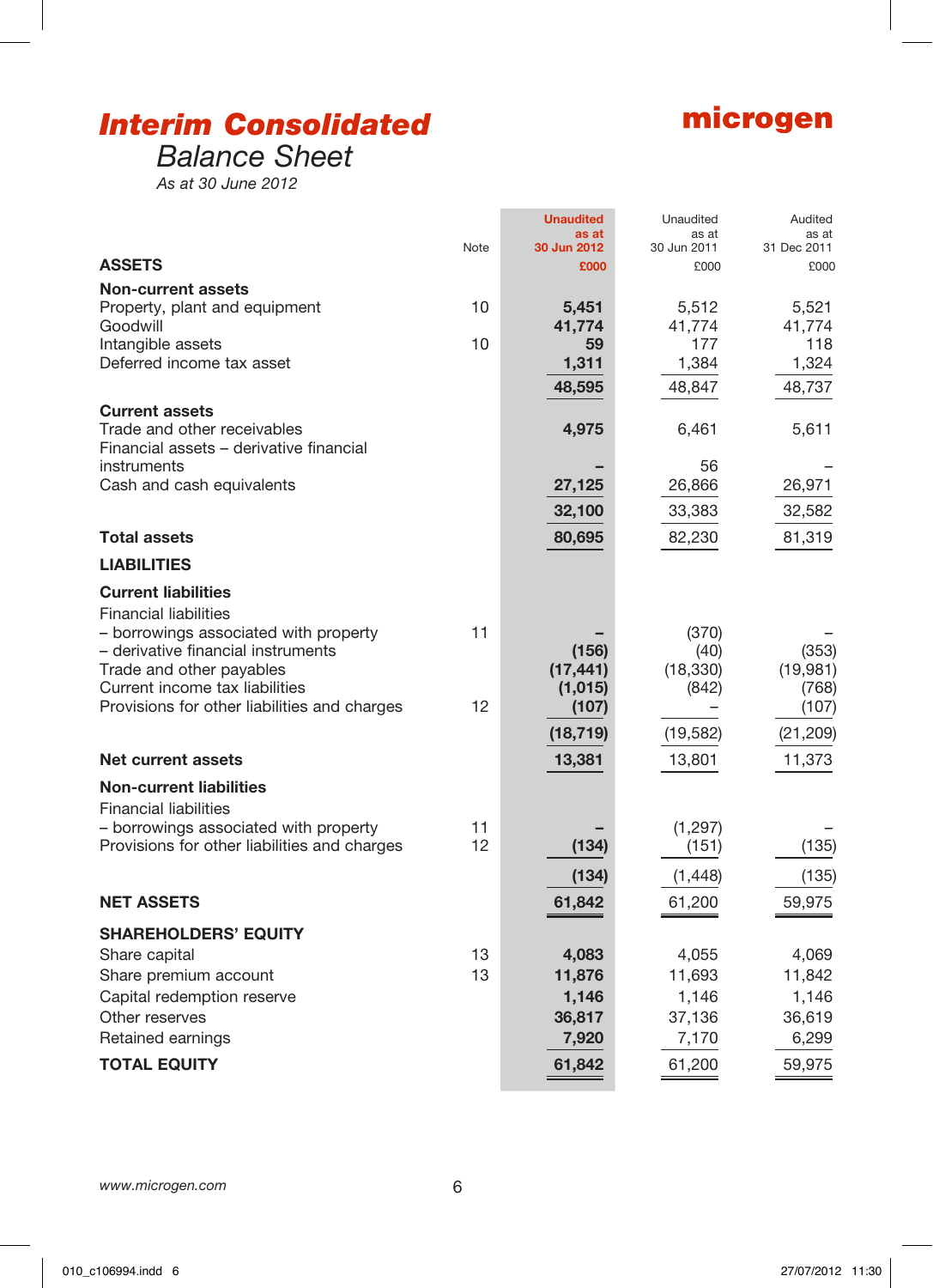# *Interim Consolidated Statement of*

# *Changes in Equity*

*For the six months ended 30 June 2012*

|                                                                                                                   | <b>Share</b><br><b>Capital</b><br>£000 | <b>Share</b><br>premium<br>£000 | <b>Retained</b><br>earnings<br>£000 | <b>Capital</b><br><b>Redemption</b><br><b>Reserve</b><br>£000 | <b>Other</b><br>reserves<br>£000 | <b>Total</b><br>£000 |
|-------------------------------------------------------------------------------------------------------------------|----------------------------------------|---------------------------------|-------------------------------------|---------------------------------------------------------------|----------------------------------|----------------------|
| At 1 January 2012                                                                                                 | 4,069                                  | 11,842                          | 6,299                               | 1,146                                                         | 36,619                           | 59,975               |
| <b>Comprehensive income</b><br>Profit for the period<br>Cash flow hedges                                          |                                        |                                 | 3,399                               |                                                               |                                  | 3,399                |
| - net fair value gains net of tax                                                                                 |                                        |                                 |                                     |                                                               | 198                              | 198                  |
| Exchange rate adjustments                                                                                         |                                        |                                 | (21)                                |                                                               |                                  | (21)                 |
| Total comprehensive income                                                                                        |                                        |                                 | 3,378                               |                                                               | 198                              | 3,576                |
| Proceeds from shares issued                                                                                       | 14                                     | 34                              |                                     |                                                               |                                  | 48                   |
| Value of employee service                                                                                         |                                        |                                 | 37                                  |                                                               |                                  | 37                   |
| Dividends paid                                                                                                    |                                        |                                 | (1,794)                             |                                                               |                                  | (1,794)              |
| <b>Total Contributions by and</b><br>distributions to owners of the<br>company recognised directly<br>into equity | 14                                     | 34                              | (1,757)                             |                                                               |                                  | (1,709)              |
|                                                                                                                   |                                        |                                 |                                     |                                                               |                                  |                      |
| At 30 June 2012 (unaudited)                                                                                       | 4,083                                  | 11,876                          | 7,920                               | 1,146                                                         | 36,817                           | 61,842               |

|                                                                                                                   | Share<br>Capital<br>£000 | Share<br>premium<br>£000 | Retained<br>earnings<br>£000 | Capital<br>Redemption<br><b>Reserve</b><br>£000 | Other<br>reserves<br>£000 | Total<br>£000        |
|-------------------------------------------------------------------------------------------------------------------|--------------------------|--------------------------|------------------------------|-------------------------------------------------|---------------------------|----------------------|
| At 1 January 2011                                                                                                 | 4,041                    | 11,531                   | 5,354                        | 1,146                                           | 37,066                    | 59,138               |
| <b>Comprehensive income</b><br>Profit for the period<br>Cash flow hedges                                          |                          |                          | 3,431                        |                                                 |                           | 3,431                |
| - net fair value gains net of tax<br>Exchange rate adjustments                                                    |                          |                          | 41                           |                                                 | 70                        | 70<br>41             |
| Total comprehensive income                                                                                        |                          |                          | 3,472                        |                                                 | 70                        | 3,542                |
| Proceeds from shares issued<br>Value of employee service<br>Dividends paid                                        | 14                       | 162                      | 45<br>(1,701)                |                                                 |                           | 176<br>45<br>(1,701) |
| <b>Total Contributions by and</b><br>distributions to owners of the<br>company recognised directly<br>into equity | 14                       | 162                      | (1,656)                      |                                                 |                           | (1,480)              |
| At 30 June 2011 (unaudited)                                                                                       | 4,055                    | 11,693                   | 7,170                        | 1,146                                           | 37,136                    | 61,200               |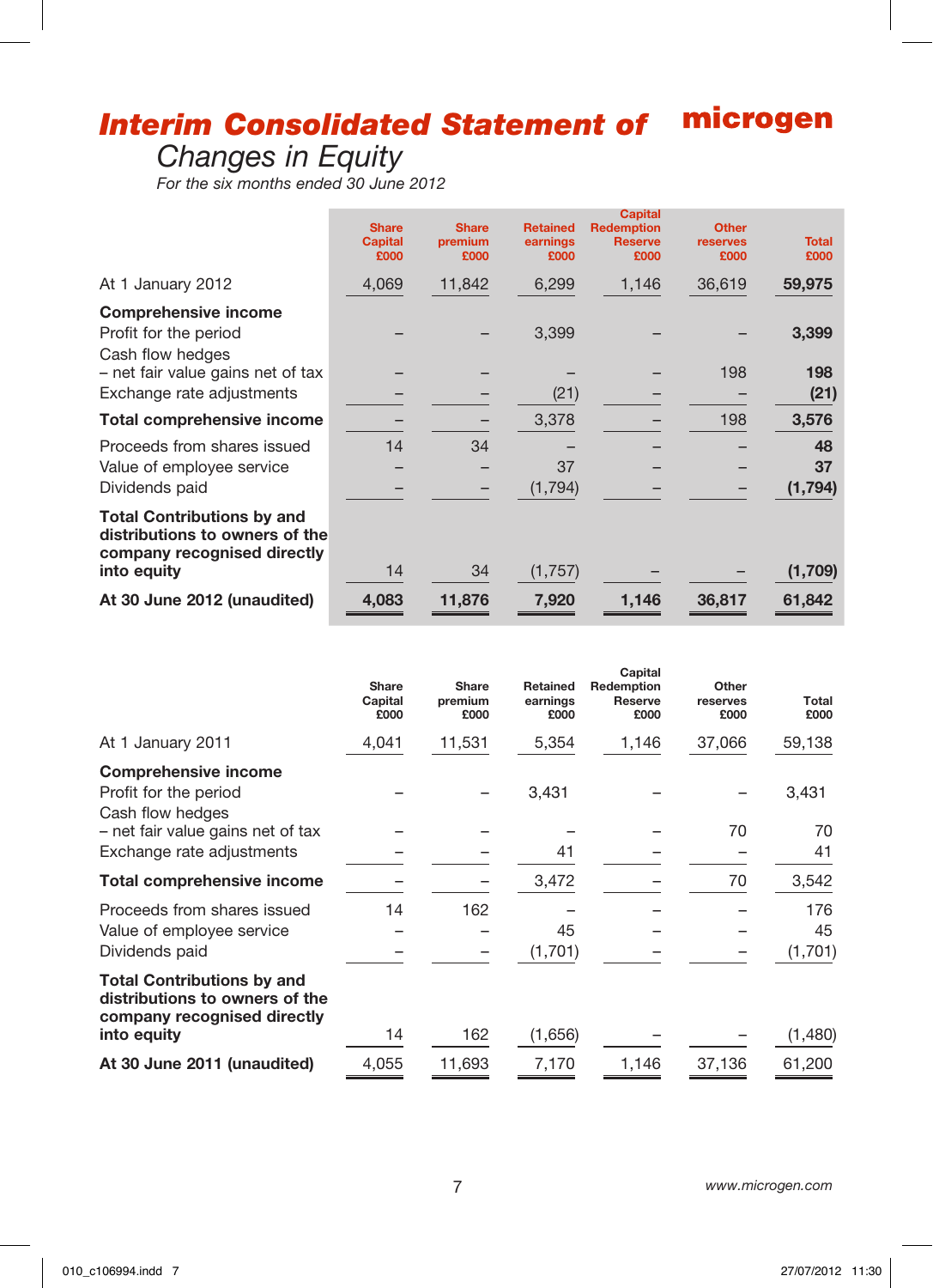# *Interim Consolidated Statement*

# microgen

*of Cash Flows For the six months ended 30 June 2012*

|                                           |      | <b>Unaudited</b>    | Unaudited           | Audited             |
|-------------------------------------------|------|---------------------|---------------------|---------------------|
|                                           |      | as at               | as at               | as at               |
|                                           | Note | 30 Jun 2012<br>£000 | 30 Jun 2011<br>£000 | 31 Dec 2011<br>£000 |
|                                           |      |                     |                     |                     |
| Cash flows from operating activities      |      |                     |                     |                     |
| Cash generated from operations            | 8    | 2,901               | 4,448               | 12,542              |
| Interest paid                             |      |                     | (40)                | (156)               |
| Income tax paid                           |      | (827)               | (691)               | (1,758)             |
|                                           |      |                     |                     |                     |
| Net cash generated from operating         |      |                     |                     |                     |
| activities                                |      | 2,074               | 3,717               | 10,628              |
|                                           |      |                     |                     |                     |
| Cash flows from investing activities      |      |                     |                     |                     |
| Purchase of property, plant and equipment | 10   | (267)               | (685)               | (1, 171)            |
| Interest received                         |      | 97                  | 97                  | 186                 |
|                                           |      |                     |                     |                     |
| Net cash used in investing activities     |      | (170)               | (588)               | (985)               |
|                                           |      |                     |                     |                     |
| Cash flows from financing activities      |      |                     |                     |                     |
| Net proceeds from issue of ordinary share |      |                     |                     |                     |
| capital                                   | 13   | 48                  | 176                 | 395                 |
|                                           | 9    |                     | (1,701)             |                     |
| Dividends paid                            |      | (1,794)             |                     | (6,645)             |
| Repayment of mortgage                     | 11   |                     | (185)               | (1, 852)            |
| Net cash used in financing activities     |      | (1,746)             | (1,710)             | (8, 102)            |
|                                           |      |                     |                     |                     |
| Net increase in cash and cash             |      |                     |                     |                     |
| equivalents                               |      | 158                 | 1,419               | 1,541               |
|                                           |      |                     |                     |                     |
| Opening cash and cash equivalents         |      | 26,971              | 25,412              | 25,412              |
| Effects of exchange rate changes          |      | (4)                 | 35                  | 18                  |
| Closing cash and cash equivalents         |      | 27.125              | 26.866              | 26,971              |
|                                           |      |                     |                     |                     |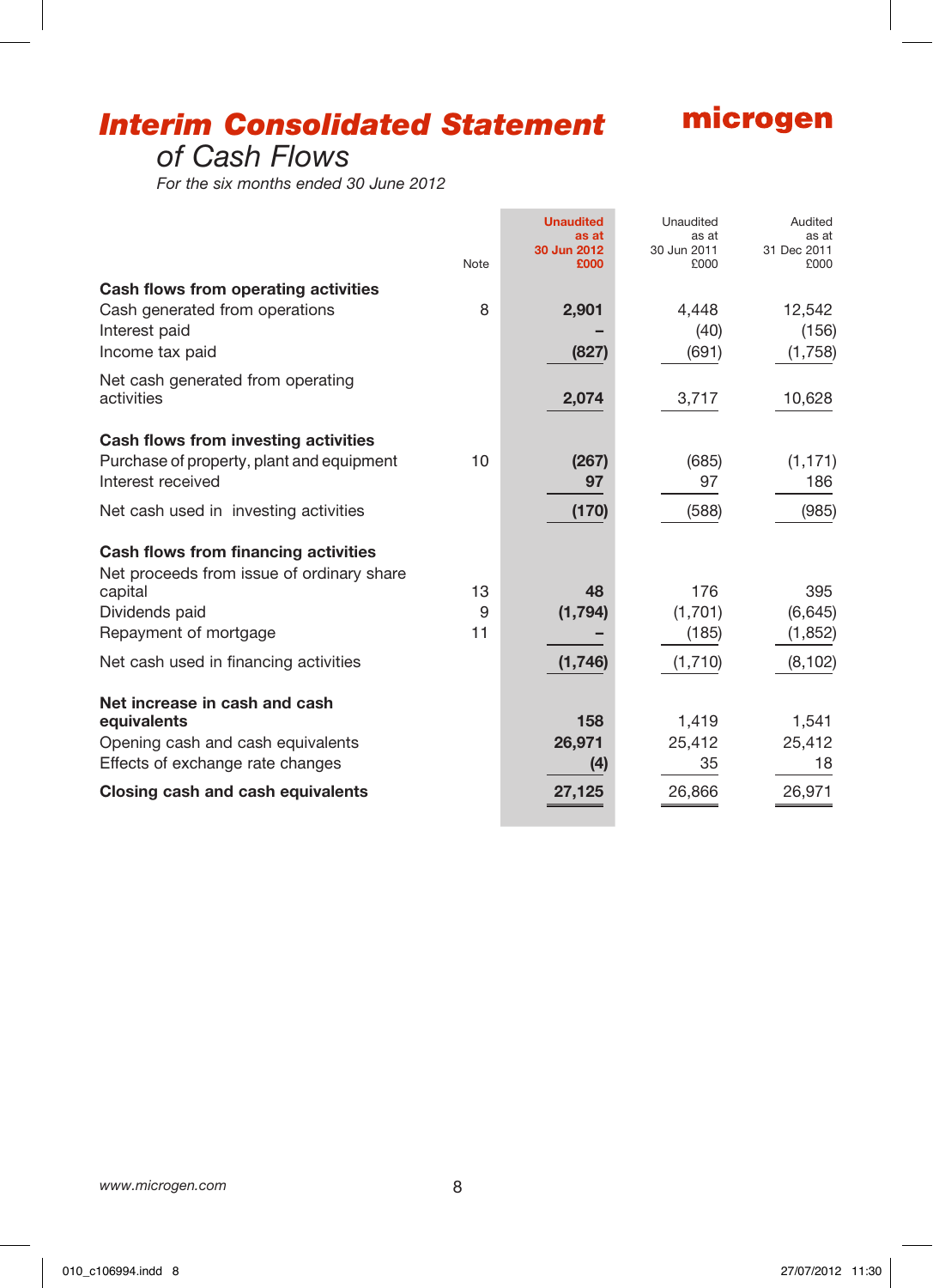# *Notes to the condensed interim financial statements*

#### **1. General information**

Microgen plc (the 'Company') and its subsidiaries (together, the 'Group') provide software and services to the global financial services, digital media and commercial sectors.

The Company is a public limited company incorporated and domiciled in England and Wales with a primary listing on the London Stock Exchange. The address of its registered office is Old Change House, 128 Queen Victoria Street, London, England, EC4V 4BJ.

These condensed consolidated interim financial statements were approved for issue on 20 July 2012.

These condensed consolidated interim financial statements do not comprise statutory accounts within the meaning of section 434 of the Companies Act 2006. Statutory accounts for the year ended 31 December 2011 were approved by the Board of directors on 24 February 2012 and delivered to the Registrar of Companies. The report of the auditors on those accounts was unqualified, did not contain an emphasis of matter paragraph and did not contain any statement under section 498 of the Companies Act 2006.

These condensed consolidated interim financial statements have been reviewed, not audited.

#### **2. Basis of preparation**

These condensed consolidated interim financial statements for the six months ended 30 June 2012 have been prepared in accordance with the Disclosure and Transparency Rules of the Financial Services Authority and with IAS 34, 'Interim financial reporting' as adopted by the European Union. These condensed consolidated interim financial statements should be read in conjunction with the annual financial statements for the year ended 31 December 2011, which have been prepared in accordance with IFRSs as adopted by the European Union.

After making enquiries, the directors have a reasonable expectation that the Group has adequate resources to continue in operational existence for the foreseeable future. The Group therefore continues to adopt the going concern basis in preparing its condensed consolidated interim financial statements.

#### **3. Accounting policies**

The accounting policies adopted are consistent with those of the previous financial statements, except as described below.

Taxes on income in the interim periods are accrued using the tax rate that would be applicable to expected total annual profits.

New and amended standards and interpretations need to be adopted in the first interim financial statements issued after their effective date. There are no new IFRSs or IFRICs that are effective for the first time for this interim period that would be expected to have a material impact on the group.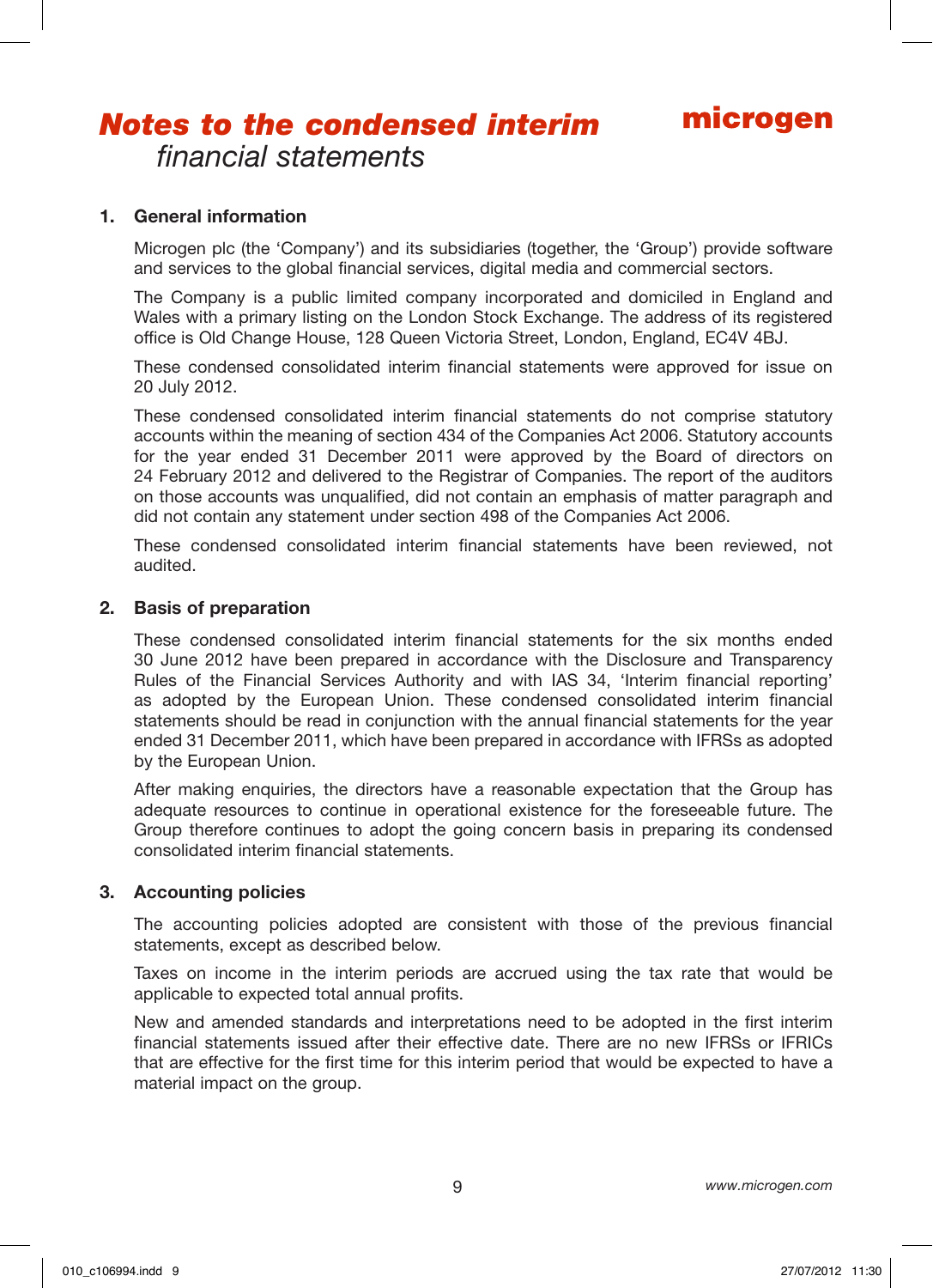#### **4. Estimates**

The preparation of interim financial statements requires management to make judgements, estimates and assumptions that affect the application of accounting policies and the reported amounts of assets, liabilities, income and expense. Actual results may differ from these estimates.

In preparing these condensed interim financial statements, the significant judgements made by management in applying the group's accounting policies and the key sources of estimation uncertainty were the same as those that applied to the consolidated financial statements for the year ended 31 December 2011, with the exception of changes in estimates that are required in determining the provision for income taxes.

#### **5. Segmental information**

The Board of Microgen plc has been identified as the chief operating decision-maker of Microgen. Management has determined the operating segments of the group based on the reports provided to the Board of Microgen plc.

|                                                 |                                     | <b>Unaudited six months ended</b>  |              |
|-------------------------------------------------|-------------------------------------|------------------------------------|--------------|
|                                                 | <b>Microgen</b>                     | 30 Jun 2012                        |              |
|                                                 | <b>Aptitude</b><br><b>Solutions</b> | <b>Financial</b><br><b>Systems</b> | <b>Total</b> |
|                                                 | £000                                | £000                               | £000         |
| Revenue                                         | 9,038                               | 8,011                              | 17,049       |
| Operating costs before group overheads          | (7, 277)                            | (3,980)                            | (11, 257)    |
| Operating profit before group overheads         | 1,761                               | 4,031                              | 5,792        |
| Group overheads                                 |                                     |                                    | (1, 357)     |
| Operating profit before intangible amortisation |                                     |                                    | 4,435        |
| Divisional intangible amortisation              |                                     | (59)                               | (59)         |
| Divisional operating profit                     | 1,761                               | 3,972                              |              |
| <b>Operating profit</b>                         |                                     |                                    | 4,376        |
| Finance income                                  |                                     |                                    | 97           |
| <b>Profit before tax</b>                        |                                     |                                    | 4,473        |
| Income tax expense                              |                                     |                                    | (1,074)      |
| Profit for the period                           |                                     |                                    | 3,399        |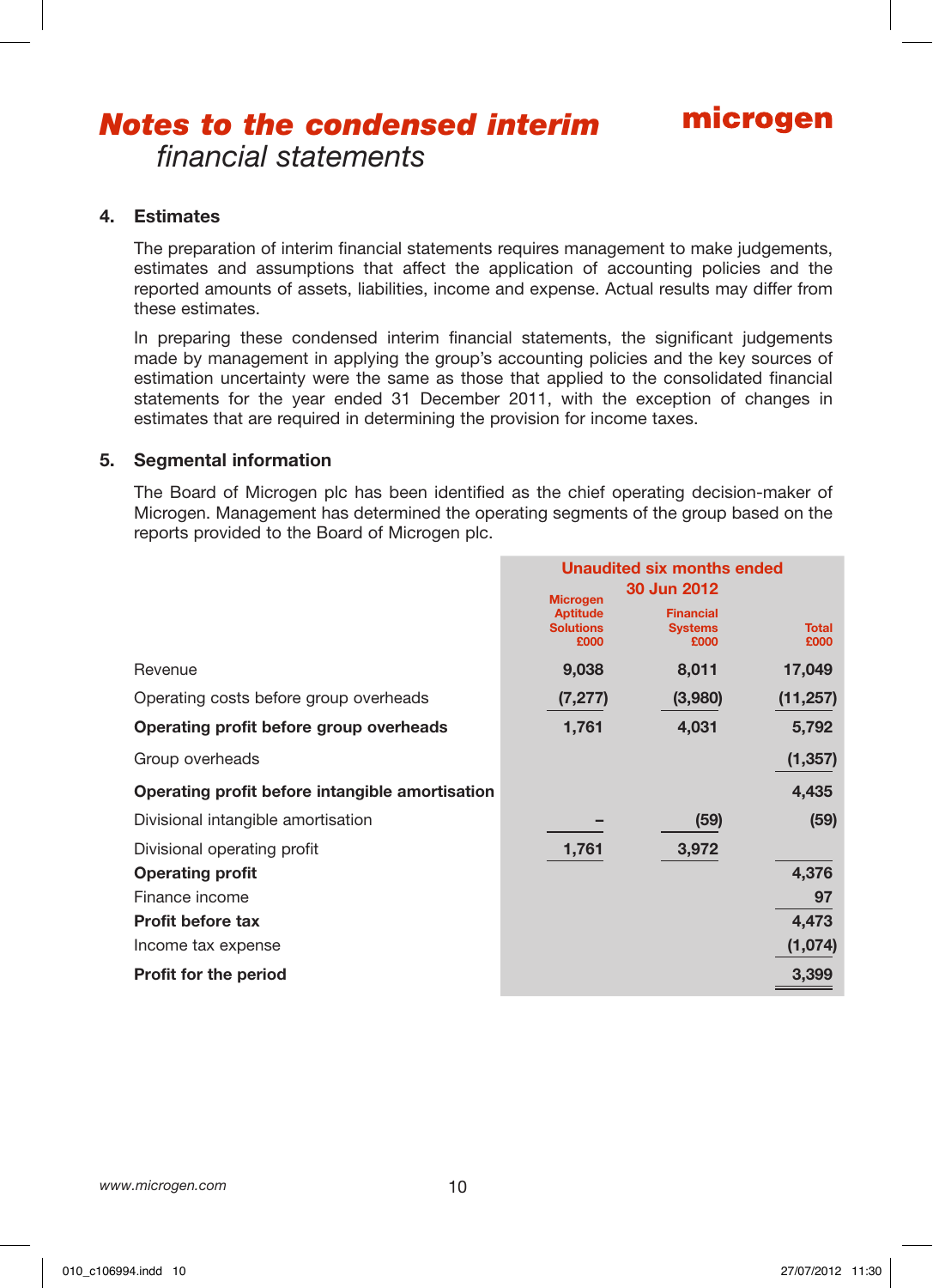#### **5. Segmental information (continued)**

|                                                                                                                          |                                           | Unaudited six months ended<br>30 Jun 2011 |                                           |
|--------------------------------------------------------------------------------------------------------------------------|-------------------------------------------|-------------------------------------------|-------------------------------------------|
|                                                                                                                          | Microgen<br>Aptitude<br>Solutions<br>£000 | Financial<br>Systems<br>£000              | Total<br>£000                             |
| Revenue<br>Operating costs before group overheads                                                                        | 10,763<br>(8,719)                         | 8,251<br>(4, 410)                         | 19,014<br>(13, 129)                       |
| Operating profit before group overheads<br>Group overheads                                                               | 2,044                                     | 3,841                                     | 5,885<br>(1,309)                          |
| Operating profit before intangible amortisation                                                                          |                                           |                                           | 4,576                                     |
| Divisional intangible amortisation                                                                                       |                                           | (58)                                      | (58)                                      |
| Divisional operating profit                                                                                              | 2,044                                     | 3,783                                     |                                           |
| <b>Operating profit</b><br>Net finance income<br>Profit before tax<br>Income tax expense<br><b>Profit for the period</b> |                                           |                                           | 4,518<br>57<br>4,575<br>(1, 144)<br>3.431 |

microgen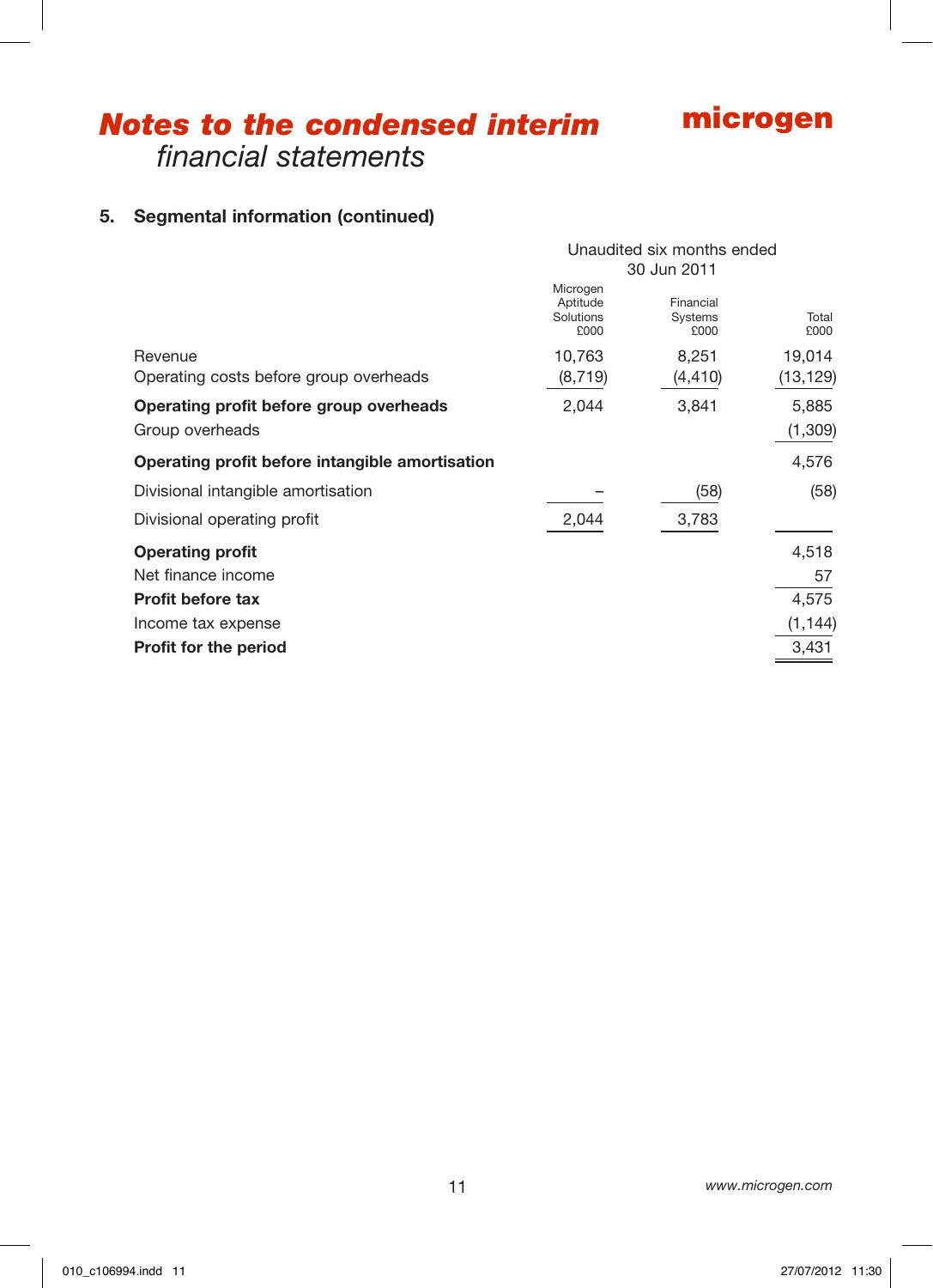#### **5. Segmental information (continued)**

|                                                                                       |                                           | Audited year ended<br>31 Dec 2011 |                    |
|---------------------------------------------------------------------------------------|-------------------------------------------|-----------------------------------|--------------------|
|                                                                                       | Microgen<br>Aptitude<br>Solutions<br>£000 | Financial<br>Systems<br>£000      | Total<br>£000      |
| Revenue<br>Operating costs before group overheads                                     | 21,799<br>(17, 590)                       | 16,977<br>(8,983)                 | 38,776<br>(26,573) |
| Operating profit before group overheads                                               | 4,209                                     | 7,994                             | 12,203             |
| Group overheads                                                                       |                                           |                                   | (2,604)            |
| Operating profit before intangible amortisation<br>Divisional intangible amortisation |                                           | (117)                             | 9,599<br>(117)     |
| Divisional operating profit                                                           | 4,209                                     | 7,877                             |                    |
| <b>Operating profit</b>                                                               |                                           |                                   | 9,482              |
| Net finance income                                                                    |                                           |                                   | 116                |
| Profit before income tax<br>Income tax expense                                        |                                           |                                   | 9,598<br>(2,348)   |
| Profit for the year                                                                   |                                           |                                   | 7,250              |

microgen

#### **6. Income taxes**

Income tax expense is recognised based on management's estimate of the weighted average income tax rate expected for the full financial year of 24% (the estimated tax rate for the six months ended 30 June 2011 was 25%).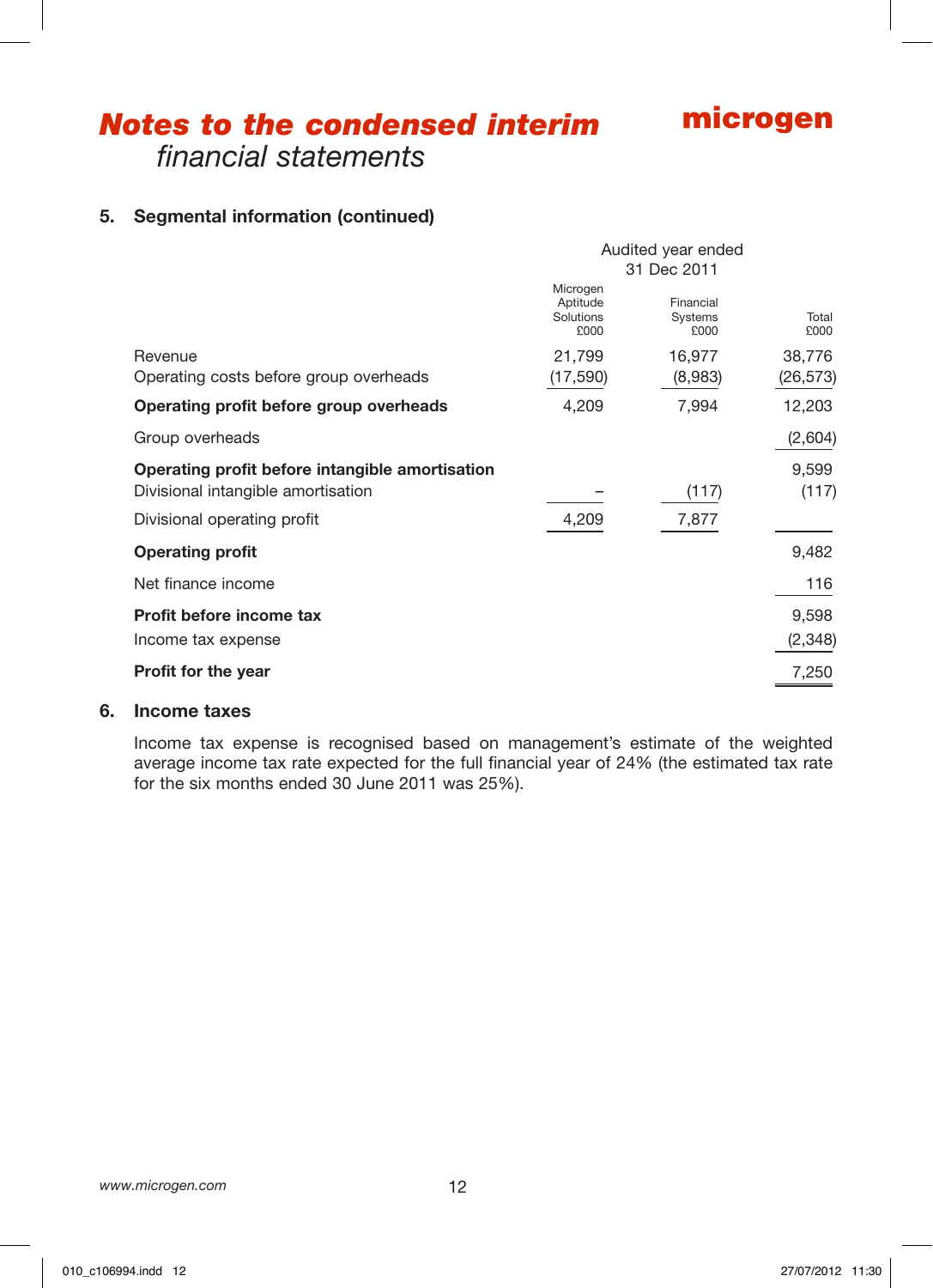# microgen

#### **7. Earnings per share**

|                             | <b>Unaudited</b><br>six months<br>ended<br>30 Jun 2012<br>pence | Unaudited<br>six months<br>ended<br>30 Jun 2011<br>pence | Audited<br>year ended<br>31 Dec<br>2011<br>Pence |
|-----------------------------|-----------------------------------------------------------------|----------------------------------------------------------|--------------------------------------------------|
| Earnings per share          |                                                                 |                                                          |                                                  |
| Basic                       | 4.2                                                             | 4.2                                                      | 8.9                                              |
| <b>Diluted</b>              | 4.1                                                             | 4.0                                                      | 8.7                                              |
| Adjusted earnings per share |                                                                 |                                                          |                                                  |
| <b>Basic</b>                | 4.2                                                             | 4.2                                                      | 8.6                                              |
| <b>Diluted</b>              | 4.1                                                             | 4.0                                                      | 8.4                                              |

To provide an indication of the underlying operating performance the adjusted earnings per share calculation above excludes intangible amortisation, exceptional items and has a tax charge based on the effective rate.

|                                    | <b>Unaudited</b> | Unaudited   | Audited    |
|------------------------------------|------------------|-------------|------------|
|                                    | six months       | six months  | year ended |
|                                    | ended            | ended       | 31 Dec     |
|                                    | 30 Jun 2012      | 30 Jun 2011 | 2011       |
|                                    | pence            | pence       | pence      |
| Basic earnings per share           | 4.2              | 4.2         | 8.9        |
| Prior years' tax charge            |                  |             | (0.1)      |
| Intangible amortisation net of tax | 0.1              | 0.1         | 0.1        |
| Tax losses recognised              | (0.1)            | (0.1)       | (0.3)      |
| Adjusted earnings per share        | 4.2              | 4.2         | 8.6        |
|                                    |                  |             |            |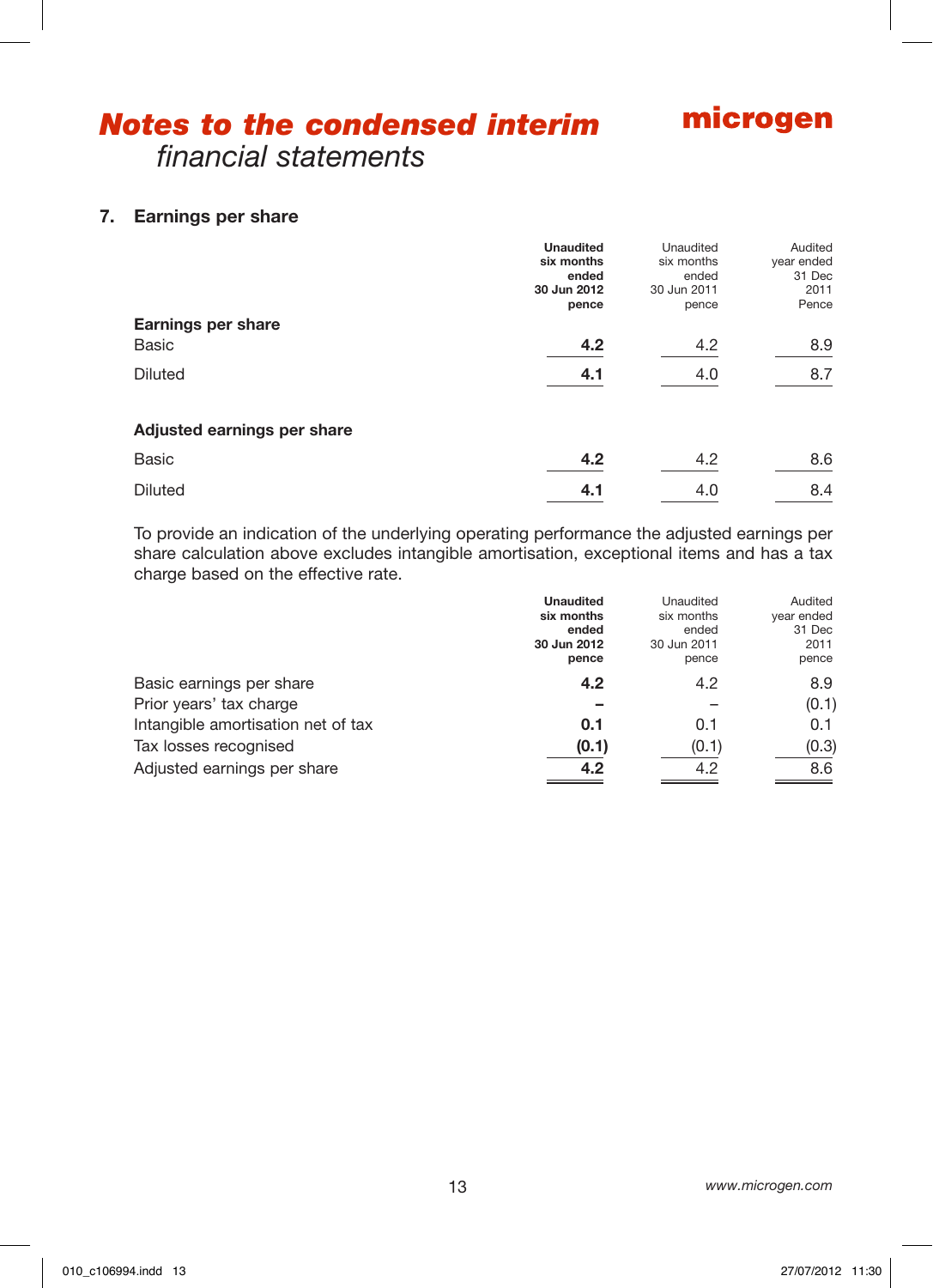#### **8. Cash generated from operations**

|                                     | <b>Unaudited</b><br>six months<br>ended<br>30 Jun 2012<br>£000 | Unaudited<br>six months<br>ended<br>30 Jun 2011<br>£000 | Audited<br>year ended<br>31 Dec 2011<br>£000 |
|-------------------------------------|----------------------------------------------------------------|---------------------------------------------------------|----------------------------------------------|
| <b>Profit before tax</b>            | 4,473                                                          | 4,575                                                   | 9,598                                        |
| <b>Adjusted for:</b>                |                                                                |                                                         |                                              |
| Depreciation                        | 337                                                            | 330                                                     | 739                                          |
| Amortisation of intangible assets   | 59                                                             | 58                                                      | 117                                          |
| Share-based payment expense         | 34                                                             | 45                                                      | 115                                          |
| Finance income                      | (97)                                                           | (97)                                                    | (258)                                        |
| Finance costs                       |                                                                | 40                                                      | 142                                          |
| Changes in working capital:         |                                                                |                                                         |                                              |
| Decrease/ (increase) in receivables | 636                                                            | (490)                                                   | 360                                          |
| (Decrease)/ increase in payables    | (2,540)                                                        | 125                                                     | 1.776                                        |
| (Decrease) in provisions            | (1)                                                            | (138)                                                   | (47)                                         |
| Cash generated from operations      | 2,901                                                          | 4.448                                                   | 12,542                                       |

microgen

#### **9. Dividends**

The interim dividend of 1.1 pence per share (2011: 1.1 pence per share) was approved by the Board on 20 July 2012. It is payable on 24 August 2012 to shareholders on the register at 3 August 2012.

This interim dividend, amounting to £898,000 (2011: £892,000), has not been included as a liability in this interim financial information. It will be recognised in shareholders' equity in the year to 31 December 2012.

The final dividend that relates to the period to 31 December 2011 amounting to £1,794,000 was paid in May 2012 (2011: £1,701,000).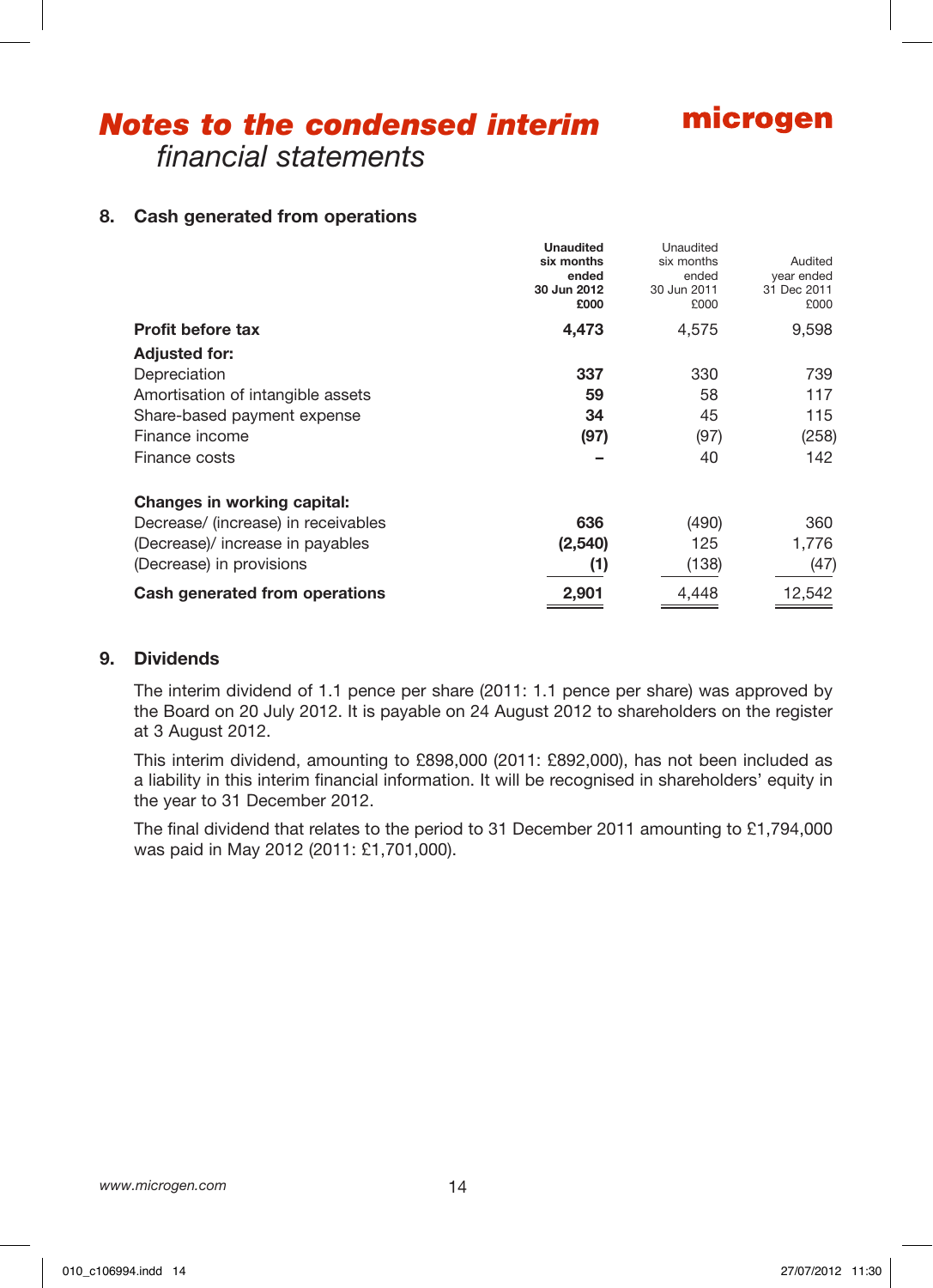#### **10. Property, plant and equipment and intangible assets**

| Six months ended 30 June 2012                                                        | Tangible<br>assets<br>£000 | Intangible<br>assets<br>£000 |
|--------------------------------------------------------------------------------------|----------------------------|------------------------------|
| Opening net book amount 1 January 2012<br>Additions<br>Depreciation and amortisation | 5,521<br>267<br>(337)      | 118<br>(59)                  |
| Closing net book amount 30 June 2012 (unaudited)                                     | 5,451                      | 59                           |
| Six months ended 30 June 2011                                                        | Tangible<br>assets<br>£000 | Intangible<br>Assets<br>£000 |
| Opening net book amount 1 January 2011<br>Additions<br>Depreciation and amortisation | 5.157<br>685<br>(330)      | 235<br>(58)                  |
| Closing net book amount 30 June 2011 (unaudited)                                     | 5.512                      | 177                          |

The group have placed contracts for £10,000 of future capital expenditure which has not been provided for in the financial statements.

#### **11. Borrowings and loans**

|             | <b>Unaudited</b><br>six months<br>ended<br>30 Jun 2012<br>£000 | Unaudited<br>six months<br>ended<br>30 Jun 2011<br>£000 | Audited<br>year ended<br>31 Dec 2011<br>£000 |
|-------------|----------------------------------------------------------------|---------------------------------------------------------|----------------------------------------------|
| Non-current |                                                                | 1,297                                                   |                                              |
| Current     |                                                                | 370                                                     |                                              |
|             |                                                                | 1,667                                                   |                                              |

The bank loan was repaid in full on 29 September 2011.

| Six months ended 30 June 2011       | £000  |
|-------------------------------------|-------|
| Opening amount as at 1 January 2011 | 1.852 |
| Repayments of borrowings            | (185) |
| Closing amount as at 30 June 2011   | 1.667 |

microgen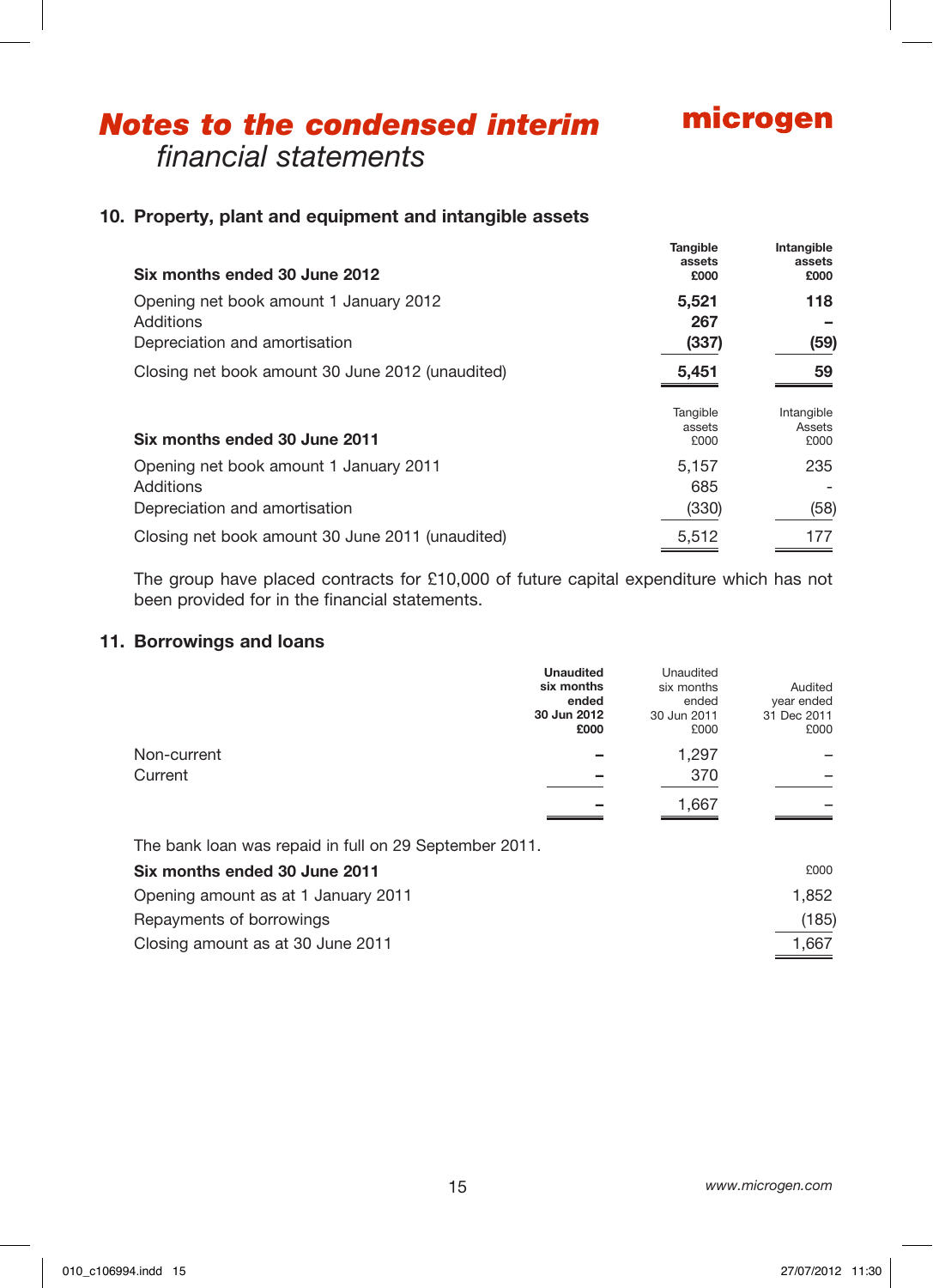# *Notes to the condensed interim financial statements*

#### **12. Provisions for other liabilities and charges**

|                                | Unaudited<br>six months<br>ended<br>30 Jun 2012<br>£000 | Unaudited<br>six months<br>ended<br>30 Jun 2011<br>£000 |
|--------------------------------|---------------------------------------------------------|---------------------------------------------------------|
| <b>Property provision</b>      |                                                         |                                                         |
| At 1 January                   | 242                                                     | 289                                                     |
| Utilised                       |                                                         | (71)                                                    |
| (Credited) to income statement |                                                         | (67)                                                    |
| Foreign exchange               | (1)                                                     |                                                         |
| At 30 June                     | 241                                                     | 151                                                     |

#### **13. Share capital**

| Six months ended 30 June 2012                                                                  | Number of<br>shares<br>(thousands) | Ordinary<br>shares<br>£000 | Share<br>premium<br>£000 | Total<br>£000 |
|------------------------------------------------------------------------------------------------|------------------------------------|----------------------------|--------------------------|---------------|
| Opening balance as at 1 January<br>2012                                                        | 81,396                             | 4,069                      | 11,842                   | 15,911        |
| Proceeds from shares issued -<br>employee share option scheme<br>Closing balance as at 30 June | 283                                | 14                         | 34                       | 48            |
| 2012                                                                                           | 81,679                             | 4,083                      | 11,876                   | 15,959        |
| Six months ended 30 June 2011                                                                  | Number of<br>shares<br>(thousands) | Ordinary<br>shares<br>£000 | Share<br>premium<br>£000 | Total<br>£000 |
| Opening balance as at 1 January<br>2011                                                        | 80,839                             | 4.041                      | 11,531                   | 15,572        |
| Proceeds from shares issued -<br>employee share option scheme<br>Closing balance as at 30 June | 281                                | 14                         | 162                      | 176           |
| 2011                                                                                           | 81,120                             | 4,055                      | 11,693                   | 15,748        |

Employee share option scheme: options exercised during the six month period ended 30 June 2012 resulted in 282,701 shares being issued (30 June 2011: 281,336), with exercise proceeds of £48,000 (30 June 2011: £176,000). The related weighted average share price at the time of exercise was £1.43 (30 June 2011: £1.39) per share.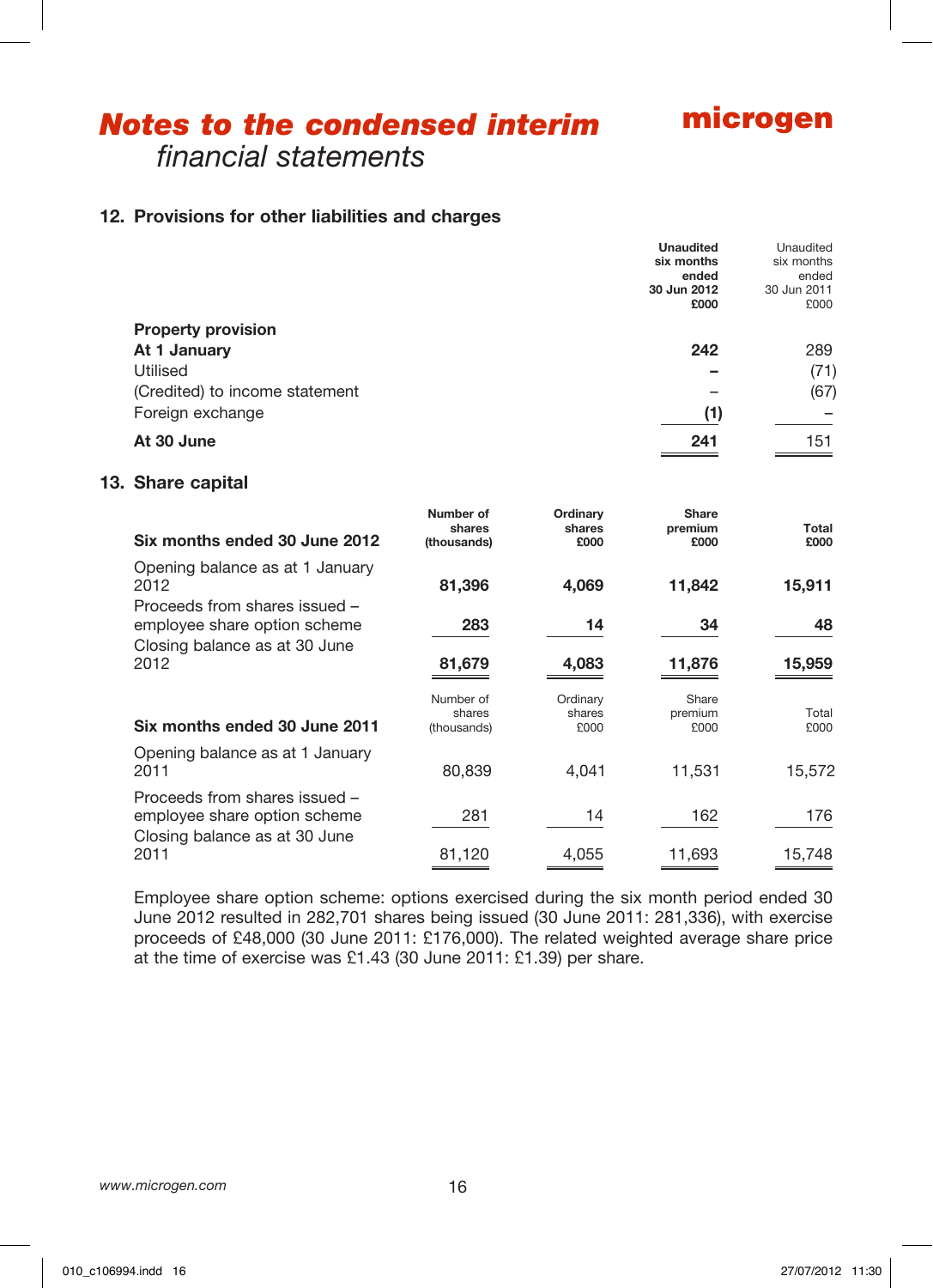#### **14. Related party transactions**

Microgen's Chairman, Mr Ratcliffe is also the chairman of RM plc. RM Education plc, a subsidiary of RM plc, engaged a subsidiary of Microgen plc to provide software and services. During the six month period ended 30 June 2012, the amounts invoiced were £258,000 (2011: £nil). Furthermore, RM Education plc has entered into a contract with the Group to utilise Microgen's software and services for RM Books, with some of the fees based on future transaction volumes.

Transactions between the Company and its subsidiaries, which are related parties, have been eliminated on consolidation. There were no other related party transactions during the six month period ended 30 June 2012 (30 June 2011: nil), as defined by International Accounting Standard No 24 'Related Party Disclosures' except for key management compensation.

The related party transactions for the year ended 31 December 2011 as defined by International Accounting Standard No 24 'Related Party Disclosures' are disclosed in note 28 of the Microgen plc Annual Report for the year ended 31 December 2011.

#### **15. Statement of directors' responsibilities**

The directors confirm that this consolidated interim financial information has been prepared in accordance with IAS 34 as adopted by the European Union, and that the half yearly management report includes a fair review of the information required by DTR 4.2.7 and DTR 4.2.8, namely:

- an indication of important events that have occurred during the first six months and their impact on the condensed set of financial statements, and a description of the principal risks and uncertainties for the remaining six months of the financial year; and
- material related-party transactions in the first six months and any material changes in the related-party transactions described in the last annual report.

The directors of Microgen plc are listed in the Microgen plc Annual Report for 31 December 2011, with the exception of Mr P Davies and Mr R Kanter, who both retired on 24 April 2012. A list of current directors is maintained on the Microgen plc website: www.microgen.com.

Copies of this statement are being posted to shareholders and will also be available on the investor relations page of our website (www.microgen.com). Further copies are available from the Company Secretary at Old Change House, 128 Queen Victoria Street, London, EC4V 4BJ.

By order of the Board

**P Wood**  20 July 2012 Group Finance Director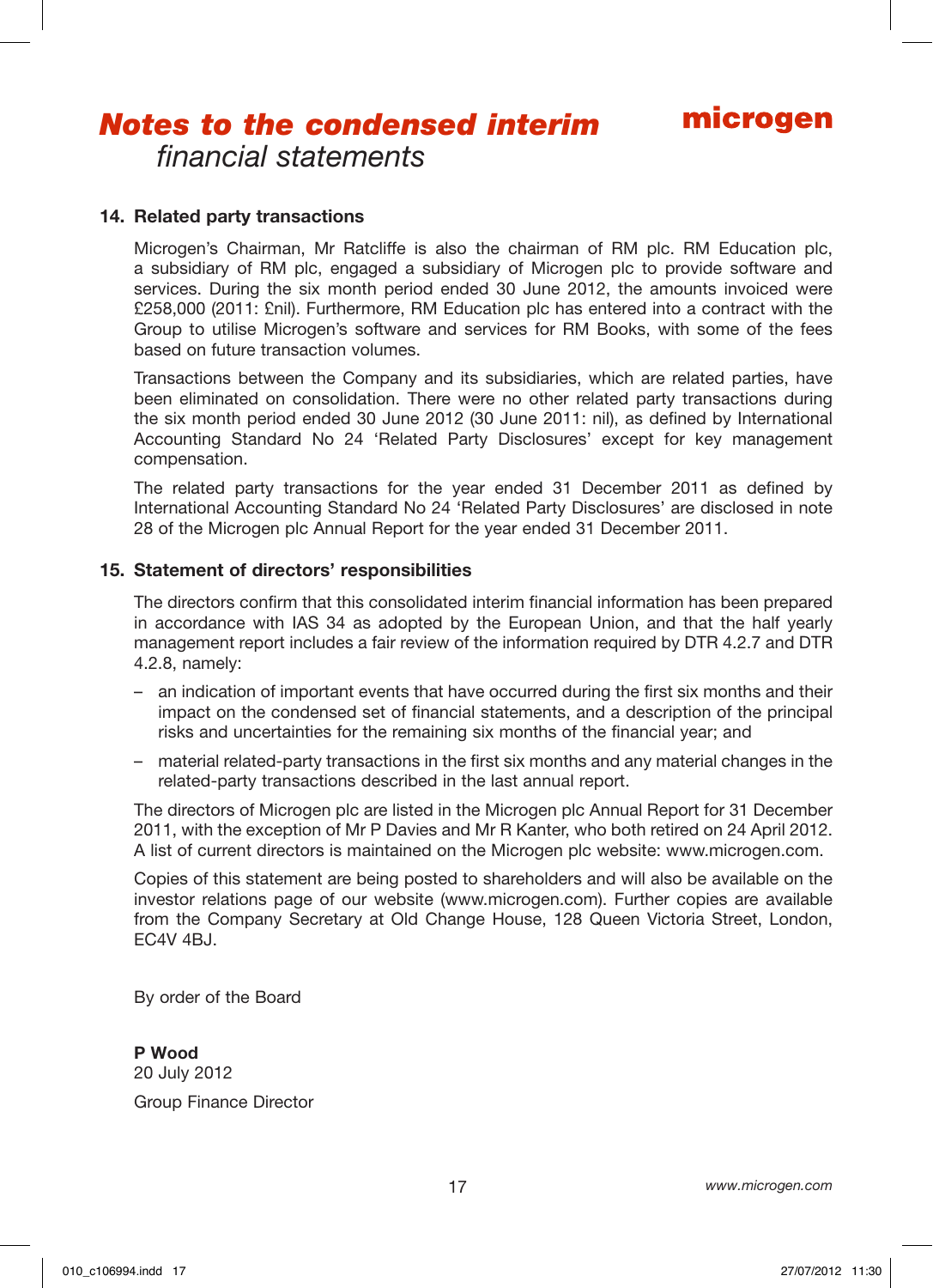# *Independent review report to Microgen plc*

# microgen

#### **Introduction**

We have been engaged by the company to review the condensed consolidated interim financial statements in the interim financial report for the six months ended 30 June 2012, which comprises the Interim consolidated income statement, Interim consolidated statement of comprehensive income, Interim consolidated balance sheet, Interim consolidated statement of changes in equity, Interim consolidated statement of cash flows, comparative figures and related notes. We have read the other information contained in the interim financial report and considered whether it contains any apparent misstatements or material inconsistencies with the information in the condensed consolidated interim financial information.

#### **Directors' responsibilities**

The half-yearly financial report is the responsibility of, and has been approved by, the directors. The directors are responsible for preparing the half-yearly financial report in accordance with the Disclosure and Transparency Rules of the United Kingdom's Financial Services Authority.

As disclosed in note 2, the annual financial statements of the group are prepared in accordance with IFRSs as adopted by the European Union. The condensed set of financial statements included in this half-yearly financial report has been prepared in accordance with International Accounting Standard 34, "Interim Financial Reporting", as adopted by the European Union.

#### **Our responsibility**

Our responsibility is to express to the company a conclusion on the condensed set of financial statements in the half-yearly financial report based on our review. This report, including the conclusion, has been prepared for and only for the company for the purpose of the Disclosure and Transparency Rules of the Financial Services Authority and for no other purpose. We do not, in producing this report, accept or assume responsibility for any other purpose or to any other person to whom this report is shown or into whose hands it may come save where expressly agreed by our prior consent in writing.

#### **Scope of review**

We conducted our review in accordance with International Standard on Review Engagements (UK and Ireland) 2410, 'Review of Interim Financial Information Performed by the Independent Auditor of the Entity' issued by the Auditing Practices Board for use in the United Kingdom. A review of interim financial information consists of making enquiries, primarily of persons responsible for financial and accounting matters, and applying analytical and other review procedures. A review is substantially less in scope than an audit conducted in accordance with International Standards on Auditing (UK and Ireland) and consequently does not enable us to obtain assurance that we would become aware of all significant matters that might be identified in an audit. Accordingly, we do not express an audit opinion.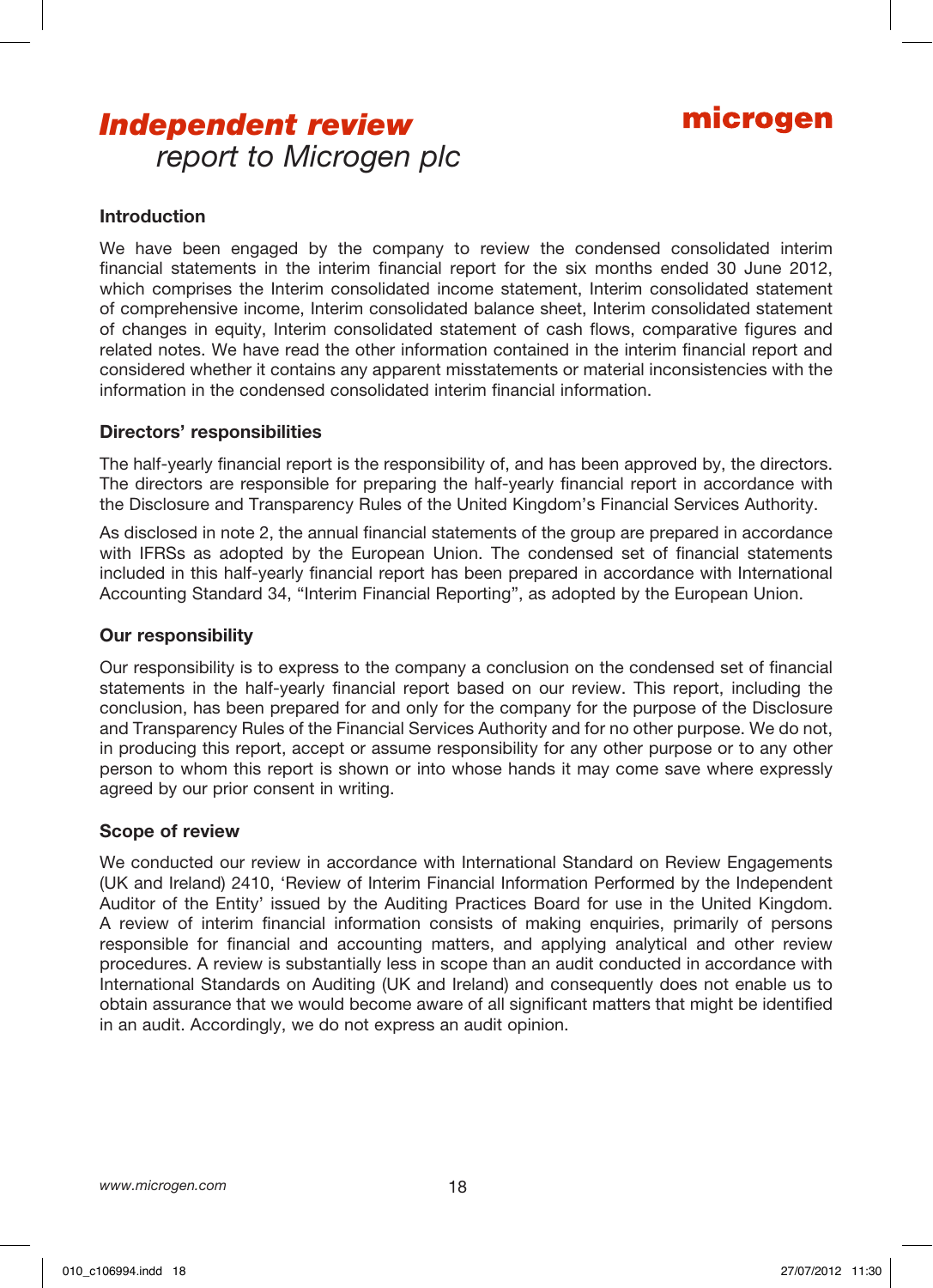# *Independent review report to Microgen plc*



#### **Conclusion**

Based on our review, nothing has come to our attention that causes us to believe that the condensed set of financial statements in the half-yearly financial report for the six months ended 30 June 2012 is not prepared, in all material respects, in accordance with International Accounting Standard 34 as adopted by the European Union and the Disclosure and Transparency Rules of the United Kingdom's Financial Services Authority.

PricewaterhouseCoopers LLP Chartered Accountants London

20 July 2012

Notes

- 1) The maintenance and integrity of the Microgen plc's website is the responsibility of the directors; the work carried out by the auditors does not involve consideration of these matters and, accordingly, the auditors accept no responsibility for any changes that may have occurred to the financial statements since they were initially presented on the website.
- 2) Legislation in the United Kingdom governing the preparation and dissemination of financial statements may differ from legislation in other jurisdictions.